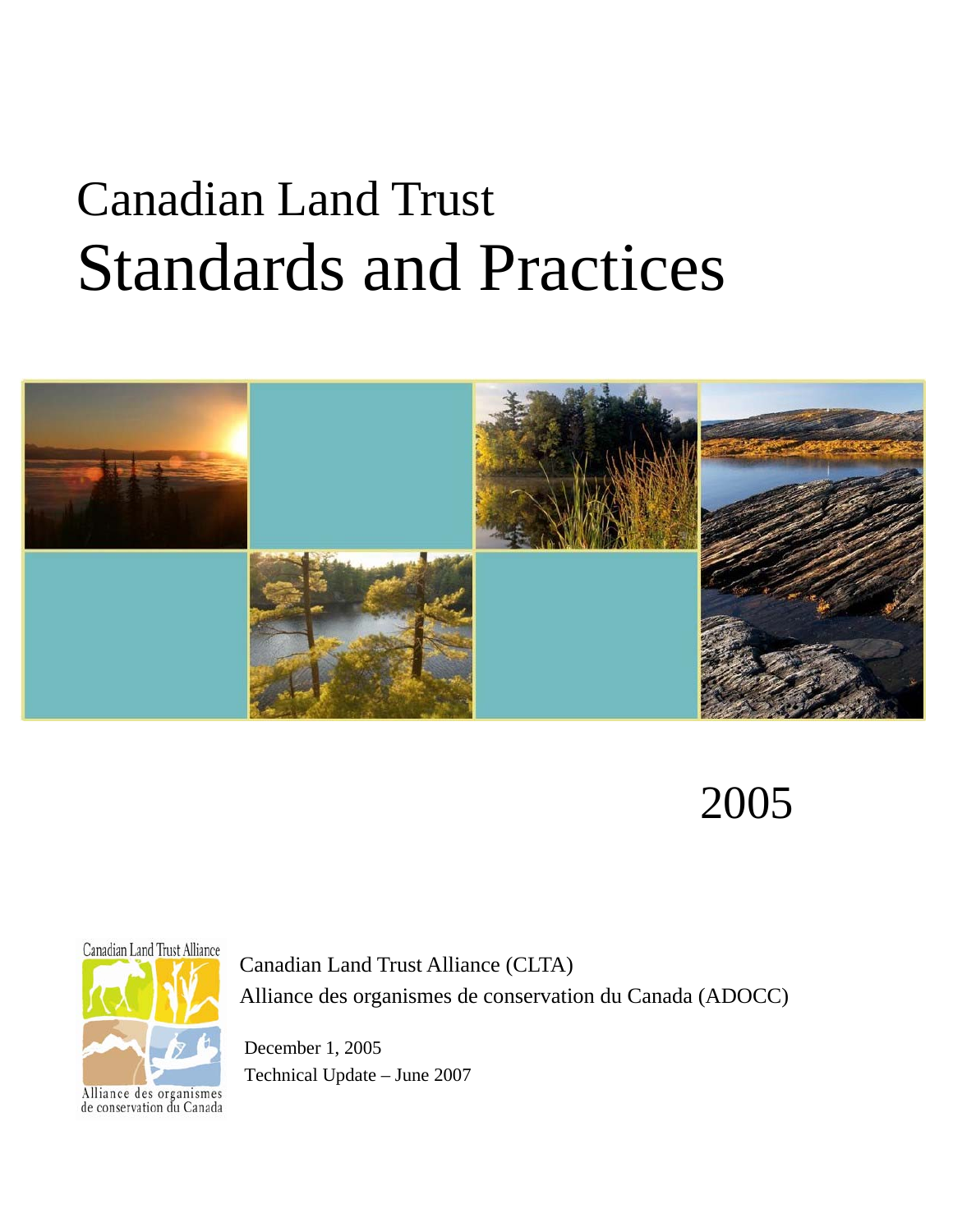# **Acknowledgements**

This document was revised and modified based on the U.S. Land Trust Standards and Practices (2004) under the direction of the Steering Committee of the Canadian Land Trust Alliance (CLTA) with assistance from the Ontario Land Trust Alliance and the Land Trust Alliance of BC. The authors would like to thank the US Land Trust Alliance for their continuing guidance and assistance. Lyn Russo, Ron Reid, Kim Gavine, Larry Rotstein, Doug Lewis, Graham Bryan and Jennifer Chandler provided professional review and comments. Michelle Albanese, Paul Peterson, Dave Walker and Kathleen Sheppard acted as the coordinating committee (and authors) for the Canadian Land Trust Alliance. The CLTA would like to thank Environment Canada for its financial support towards the development of this document. Thank you to all the land trusts across the country that reviewed this document and provided input.

This document has been modified by the Canadian Land Trust Alliance from *Land Trust Standards and Practices* © 2004 by the Land Trust Alliance with permission from the Land Trust Alliance. Reprinting of copyrighted *Land Trust Standards and Practices* for uses other than distribution to land trust board and staff requires permission from the Land Trust Alliance. Reprinting of the *Canadian Land Trust Standards and Practices* for uses other than the distribution to land trust board and staff requires the permission of the Canadian Land Trust Alliance.

Canadian Land Trust Alliance ● Alliance des organismes de conservation du Canada 1 Jasper Ave. Smiths Falls, ON K7A 4B5 613-284-4646 www.clta.ca ● www.adocc.ca davew@clta.ca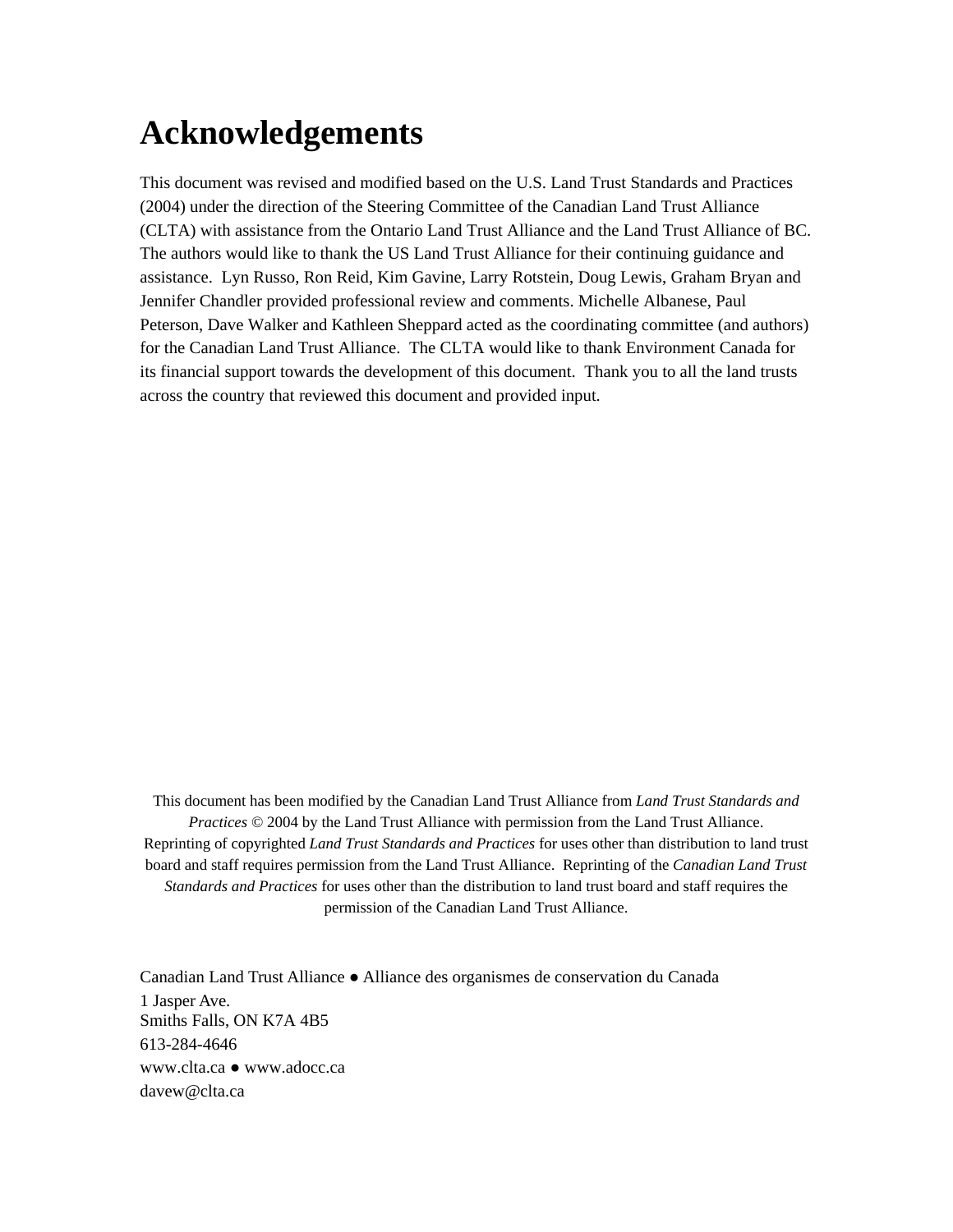# **Introduction**

The need for standards and practices, for any *land trust*, regardless of where it operates, is imperative. A strong *land trust* community depends on the long-term viability and management of our organizations. By working towards a consistent set of standards and practices, *land trusts* will continue to thrive and be successful in perpetuity.

The US Land Trust Alliance Standards and Practices were first developed over fifteen years ago. Recently, in 2004, the US Land Trust Alliance released their updated version as a result of more than 14 months of consultation, analysis and discussion with their over 1,500 member groups. The Canadian Land Trust Alliance recognized the advantage in using such a rigorously developed set of Standards and Practices as a springboard for the development of our *Canadian Land Trust Standards and Practices* and we are grateful to the US LTA for supporting us in our efforts. In Canada, the development of the *Canadian Land Trust Standards and Practices* has involved consultation with *land trust*s and professionals from across the country resulting in modifications and additions to the US Standards and Practices.

Implementing the *Canadian Land Trust Standards and Practices* helps *land trusts* uphold public trust and build strong and effective land conservation programs. *Land trusts* will be encouraged to sign on to a resolution and commit to progress towards implementation of the *Canadian Land Trust Standards and Practices* (as a requirement of being a member of the Canadian Land Trust Alliance) however; there is no expectation that all standards and practices will have to be implemented right away or all at once. The goal of introducing these standards and practices to *land trusts* in Canada is to encourage a starting point towards continuous improvement in order to achieve increased conservation success for the long-term.

*The Canadian Land Trust Standards and Practices* are organized into 12 standards and supporting practices to advance the standards. The practices are guidelines; there are many ways for a *land trust* to implement the practices, depending on the size and scope of the organization. Accompanying the *Canadian Land Trust Standards and Practices* is the *Background to the Canadian Land Trust Standards and Practices*, which offers a more in-depth look at the development and implementation of each practice.

While the *Canadian Land Trust Standards and Practices* are designed primarily for *land trusts* with charitable status, they also provide important guidance for any organization or government agency that holds land or *conservation agreements* for the benefit of the public.

*Land trusts* are a respected and integral part of the nation's land conservation work. With this recognition comes responsibility to ensure that all *land trusts* operate effectively and that their conservation efforts are lasting. The *Canadian Land Trust Standards and Practices* are a critical tool in meeting these challenges.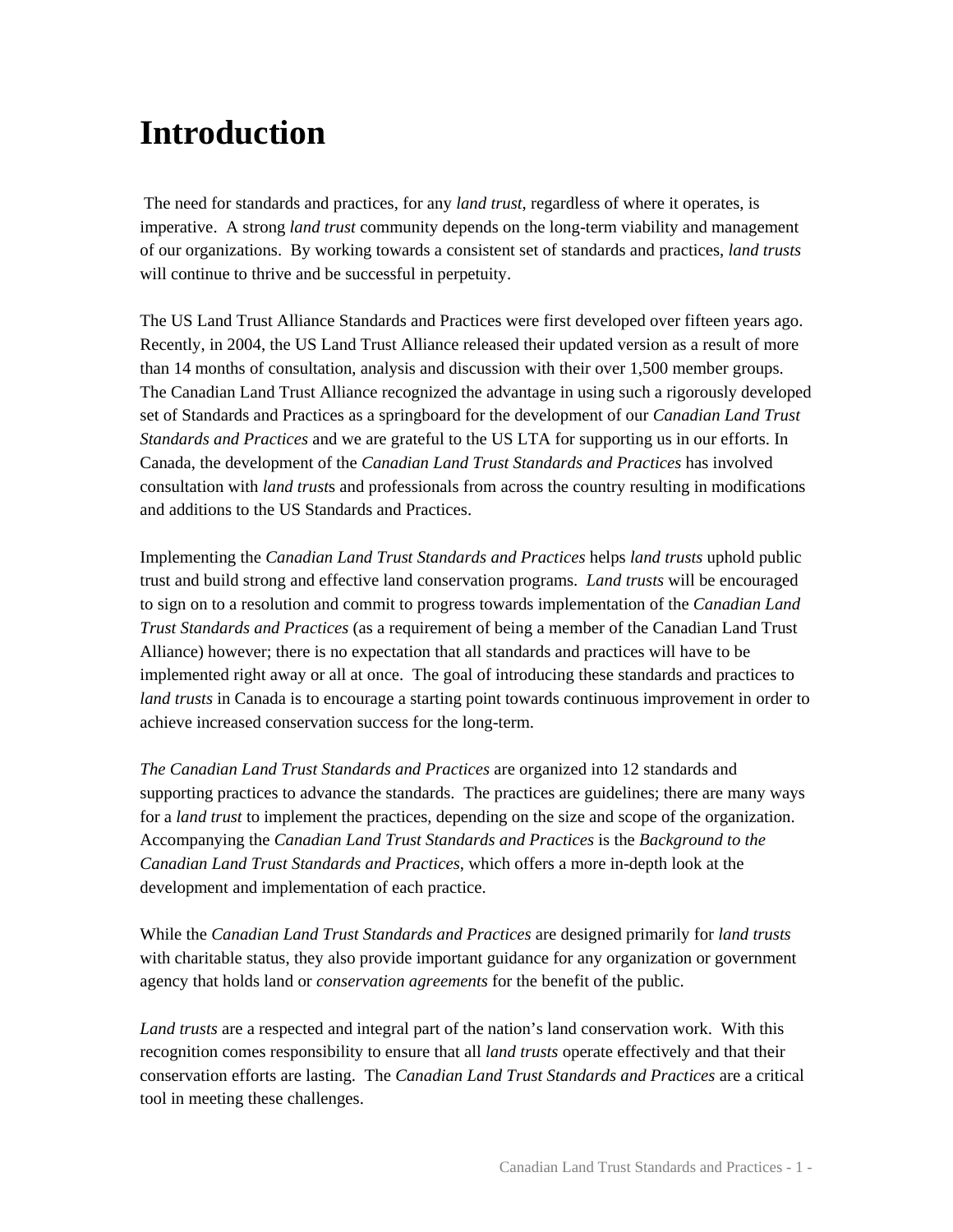# **Guiding Principles**

**Principle A: Integrity**. A *land trust* should participate in establishing, maintaining and enforcing, and should observe, high standards of conduct so that the integrity of the *land trust* sector may be preserved. The provisions of these Standards and Practices should be applied to further that objective. *Land trust* practitioners should recognize that the integrity of the individual *land trust* reflects upon the *land trust* community as a whole.

**Principle B: Perpetual Responsibility**. *Land trusts* should recognize that they have an obligation to protect the lands and properties that they care for in perpetuity. As such, *land trusts*  have a responsibility to act in the long-term best interest of both the properties, themselves and their organization.

**Principle C: Excellence**. *Land trusts* should strive to provide the best service possible and should work towards improving the strengths of individual *land trusts* and the *land trust* community.

**Principle D: Good Governance**. Governance is a process whereby societies or organizations make their important decisions, determine whom they involve in the process and how they render account. The five good governance principles  $are<sup>1</sup>$ : legitimacy and voice, direction, performance, accountability and fairness. Good governance exists where those in positions of power are perceived to have acquired this power legitimately, and there is appropriate voice accorded to those whose interests are affected by decisions. Further, the exercise of power results in a sense of overall direction that serves as a guide to action. Governance should result in performance that is responsive to the interests of citizens and stakeholders. In addition, good governance cannot be said to prevail unless there is genuine accountability at play between those in positions of power (agents) and those whose interests they are supposed to be serving (principals). Accountability cannot be effective unless there is transparency and openness in the conduct of the organization's work. Finally, governance should be fair, which implies conformity to the rule of law and principles of equity.

**1. Principles of Good Governance provided by the Institute on Governance, 2005**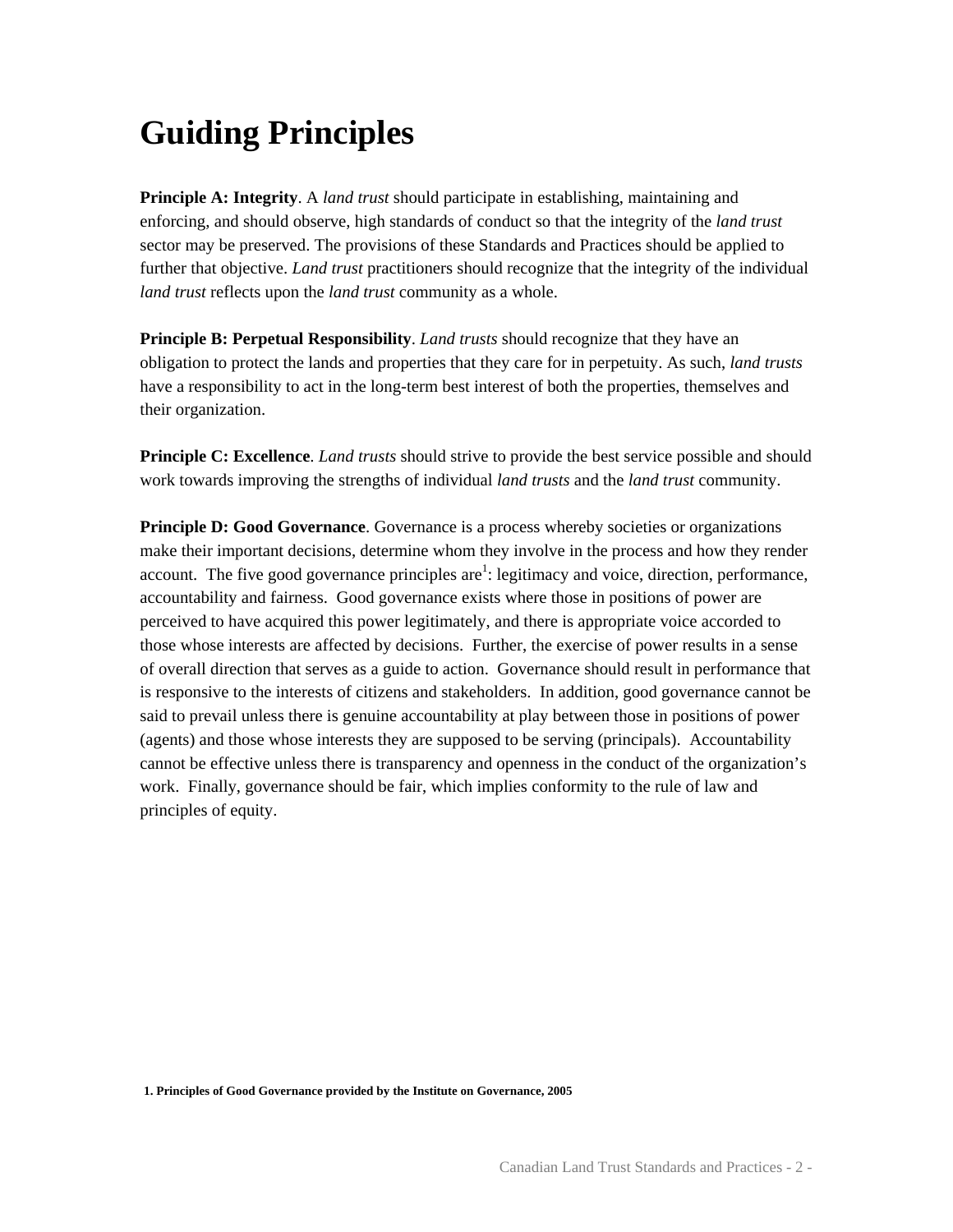# **Definitions of Key Terms**

 **Capacity***:* the ability to perform all the actions required to acquire and manage conservation land and *conservation agreements* and manage other programs by having adequate human and financial resources and organizational systems in place.

**Conflict of Interest:** a *conflict of interest* arises when "*insiders*" are in a position, or perceived to be in a position, to benefit financially (or create a benefit to a family member or other organization with which they are associated) by virtue of their position within the non-profit organization.

**Conservation Agreement:** a legally binding agreement voluntarily entered into between a landowner and a conservation organization (including a *land trust*, the federal, a provincial or municipal government) to restrict the use of subject real property to protect the heritage values of the property, and may include a servitude for the use and benefit of dominant land, a covenant or an easement.

**GAAP:** the Canadian Institute of Chartered Accountants (CICA) issues *Generally Accepted Accounting Principles (GAAP)*. CICA's Handbook of Accounting and Auditing Standards provides standards for Financial Statements for Not-for-Profit Organizations.

 **Fee Simple:** the most extensive tenure allowed under the feudal system allowing a tenant to sell or convey by will or transfer to an heir if the owner died intestate. In modern law, almost all land is held in *fee simple* and this is as close as one can get to absolute ownership in common law.

**Important Conservation Values:** these are the key values on a site that are the focus of protection efforts. *Important conservation values* are determined during property evaluation and project planning.

**Insiders:** board and staff members, substantial contributors, parties related to board and staff members or substantial contributors within the meaning of the *Income Tax Act*, those who have an ability to influence decisions of the organization and those with access to information not available to the general public.

**Land Trust:** a charitable organization which as all or part of its mission, actively works to conserve land by undertaking or assisting in land acquisition or *conservation agreements*, or by engaging in stewardship of such land or *conservation agreements*. In Quebec, *land trusts* are nonprofit organizations that in some cases do not have charitable status.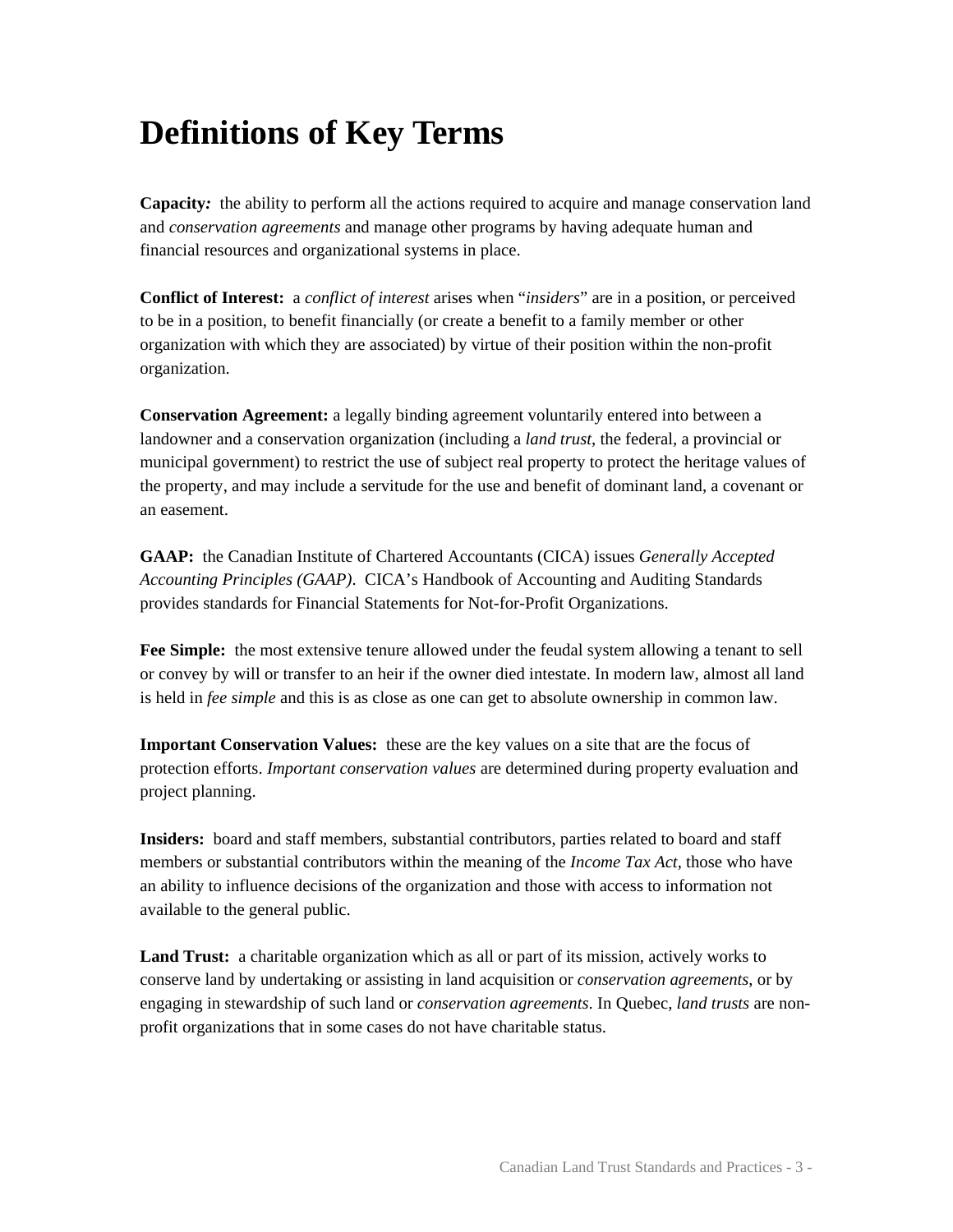**Qualified Independent Appraisal:** an independent appraisal prepared in compliance with the Canadian Uniform Standards of Professional Appraisal Practice by a certified appraiser who has verifiable *conservation agreement* or conservation real estate experience.

**Short Narrative:** a written estimation of a property's value most often prepared by a qualified appraiser and occasionally prepared by a highly experienced real estate professional. A *short narrative* may be used instead of a *qualified independent appraisal* when the economic value of the property is so low as to negate concerns about *undue benefits*, or when a full appraisal is not feasible before a public auction. (A *short narrative* is not sufficient in the case of transactions with *insiders*.)

**Undue Benefit:** defined by the *Income Tax Act* to include when any part of the income, rights, property or resources of a charitable organization come to benefit, directly or indirectly, any member, director/trustee, staff member, or other person other that reasonable compensation for property acquired or services rendered to the charity, a gift made or benefit conferred during the course of carrying on charitable activities, or a gift to a qualified donee.

**Widely Marketed:** announcing the availability of a property for sale to lists of prospective buyers, through web pages, mailings, and listings in newsletters and other publications or media. "Widely marketed" does not require a public listing with a real estate agent.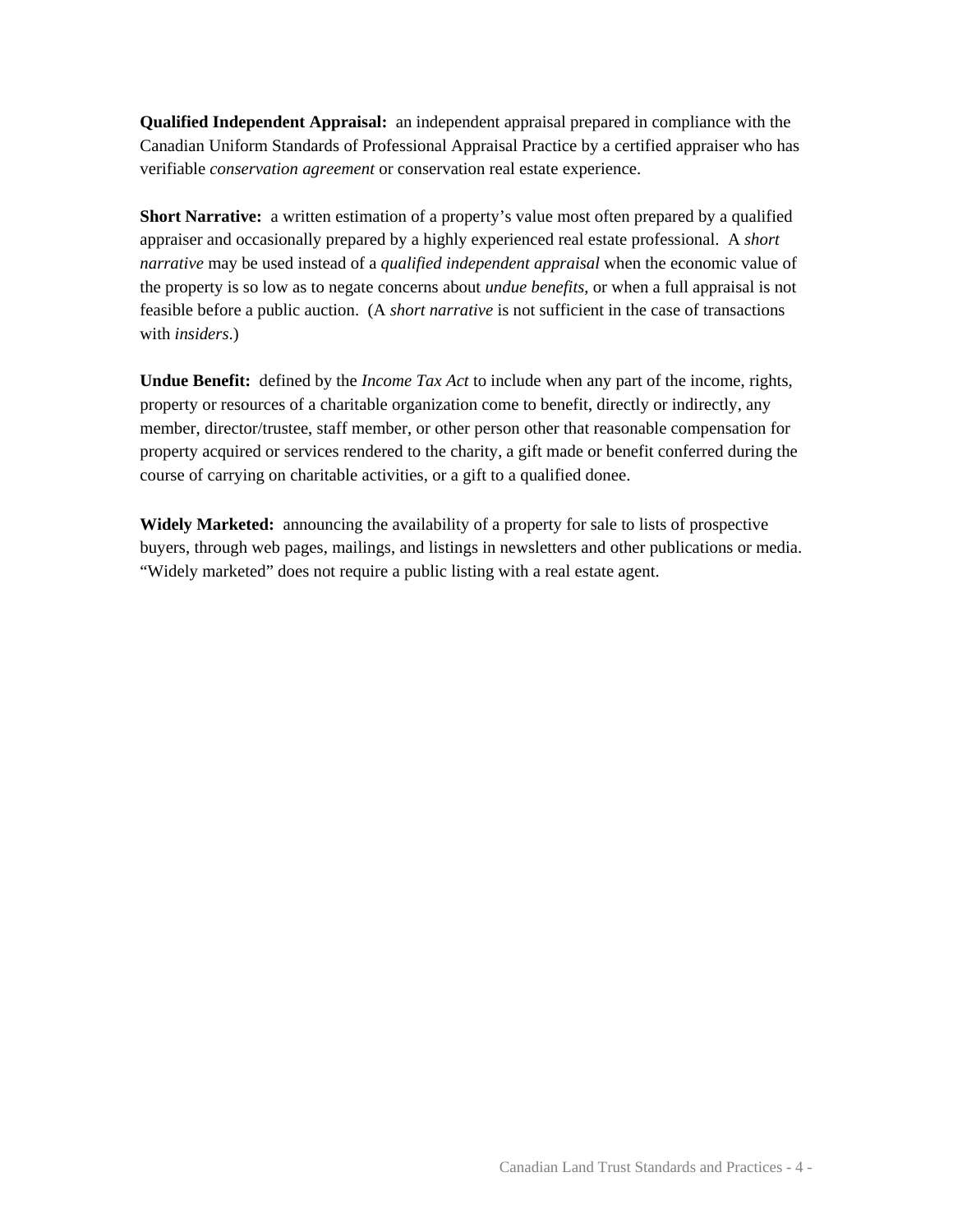# **Part I: Organizational Strength**

### Standard 1: Mission

*The land trust has a clear mission that serves a public interest, and all programs support that mission.* 

- A. Mission. The board adopts, and periodically reviews, a mission statement that specifies the public interest(s) served by the organization.
- B. Planning and Evaluation. The *land trust* regularly establishes strategic goals for implementing its mission and routinely evaluates programs, goals and activities to be sure they are consistent with the mission.
- C. Outreach. The *land trust* communicates its mission, goals and/or programs to members, donors, landowners, the public, community leaders, conservation organizations and others in its service area and promptly responds to public requests for information about its operations.
- D. Ethics. The *land trust* upholds high ethical standards through being inclusive and through honesty, openness, transparency, fairness, integrity, and the avoidance of any perceived or actual *conflict of interest* in its governance and operations, including implementation of its mission.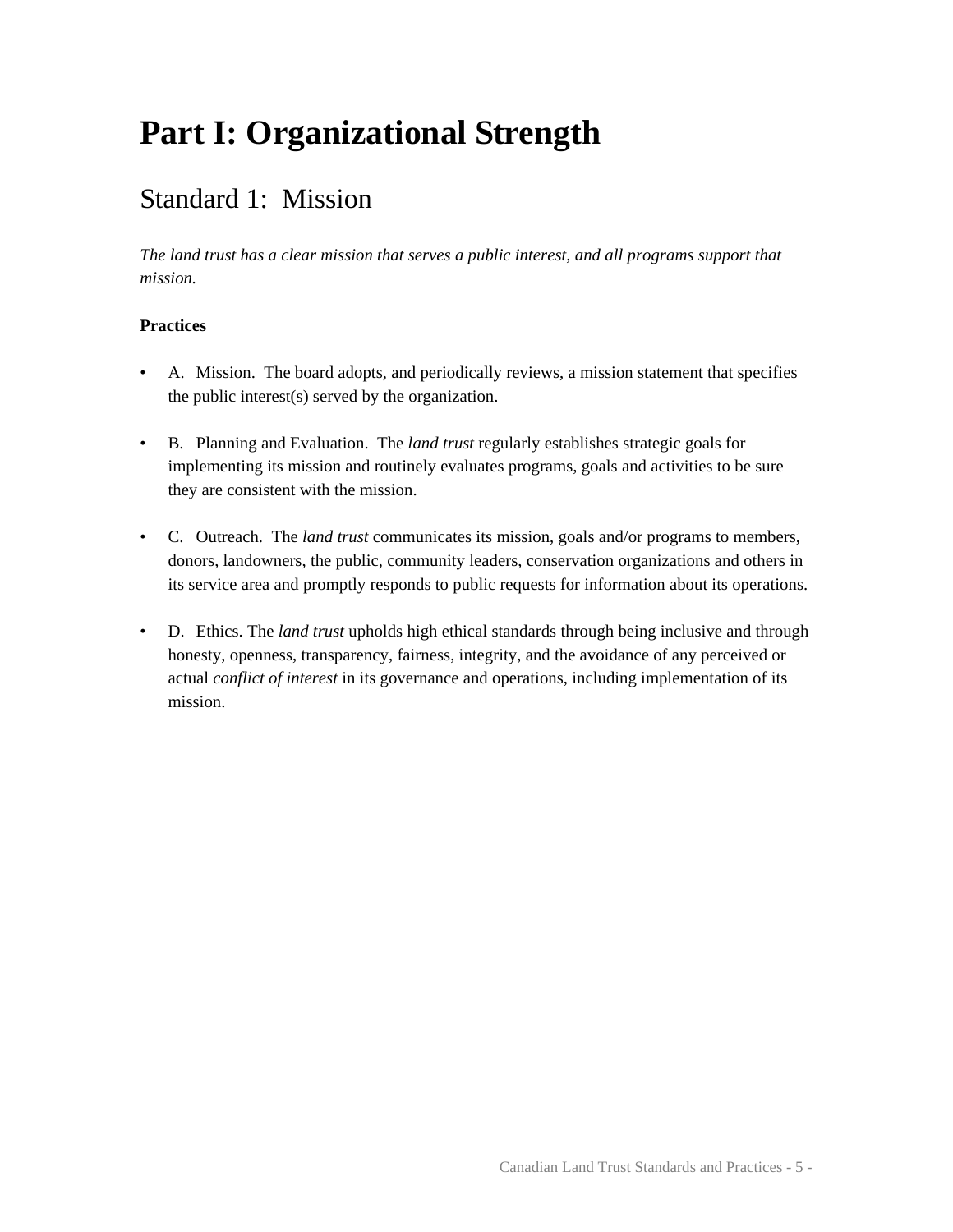### Standard 2: Compliance with Laws

*The land trust fulfills its legal requirements as a non-profit charitable organization and complies with all relevant laws and statutes.* 

- A. Compliance with Laws. The *land trust* complies with all applicable federal, provincial and municipal laws.
- B. Non-profit Incorporation and Bylaws. The *land trust* has incorporated according to the requirements of the appropriate provincial or federal law and maintains its corporate status. It operates under bylaws based on its letters patent or articles of incorporation. The board periodically reviews the bylaws.
- C. Charitable Status. The *land trust* has qualified for federal charitable status and complies with requirements for retaining this status, including prohibitions on *undue benefits*, related businesses, and political activity. If the *land trust* holds, or intends to hold, *conservation agreements*, it complies with the applicable enabling provincial legislation. *Land trusts* that intend to hold Ecological Gifts must meet the criteria of Environment Canada (see 10C). Where applicable, provincial charitable status requirements are met.
- D. Records Policy. The *land trust* has adopted a written records policy that governs how organization and transaction records, including donor information, property details, baseline documents, and monitoring reports are created, collected, retained, stored and disposed. A privacy policy that addresses the handling of personal information has been developed by the *land trust* in response to federal or provincial privacy legislation. (See 9G.)
- E. Public Policy. The *land trust* may engage in the public policy debate at the federal, provincial and/or municipal level (such as supporting or opposing legislation, advocating for sound land use policy, and/or endorsing public funding of conservation) provided that it complies with federal and provincial lobbying limitations and reporting requirements. All public policy activities must relate to the *land trust*'*s* mandate and field of operations and should comply with the Canada Revenue Agency's limitations on political activity. *Land trusts* may not engage in political campaigns or endorse candidates for public office.
- F. Current Information. *Land trusts* are strongly advised to remain up to date with changes in tax law and other legislation that may impact their ability to hold *conservation agreements*, to operate as a registered charity or non-profit corporation, to determine what political activity is and to clarify to what extent they can participate in the development of public policy.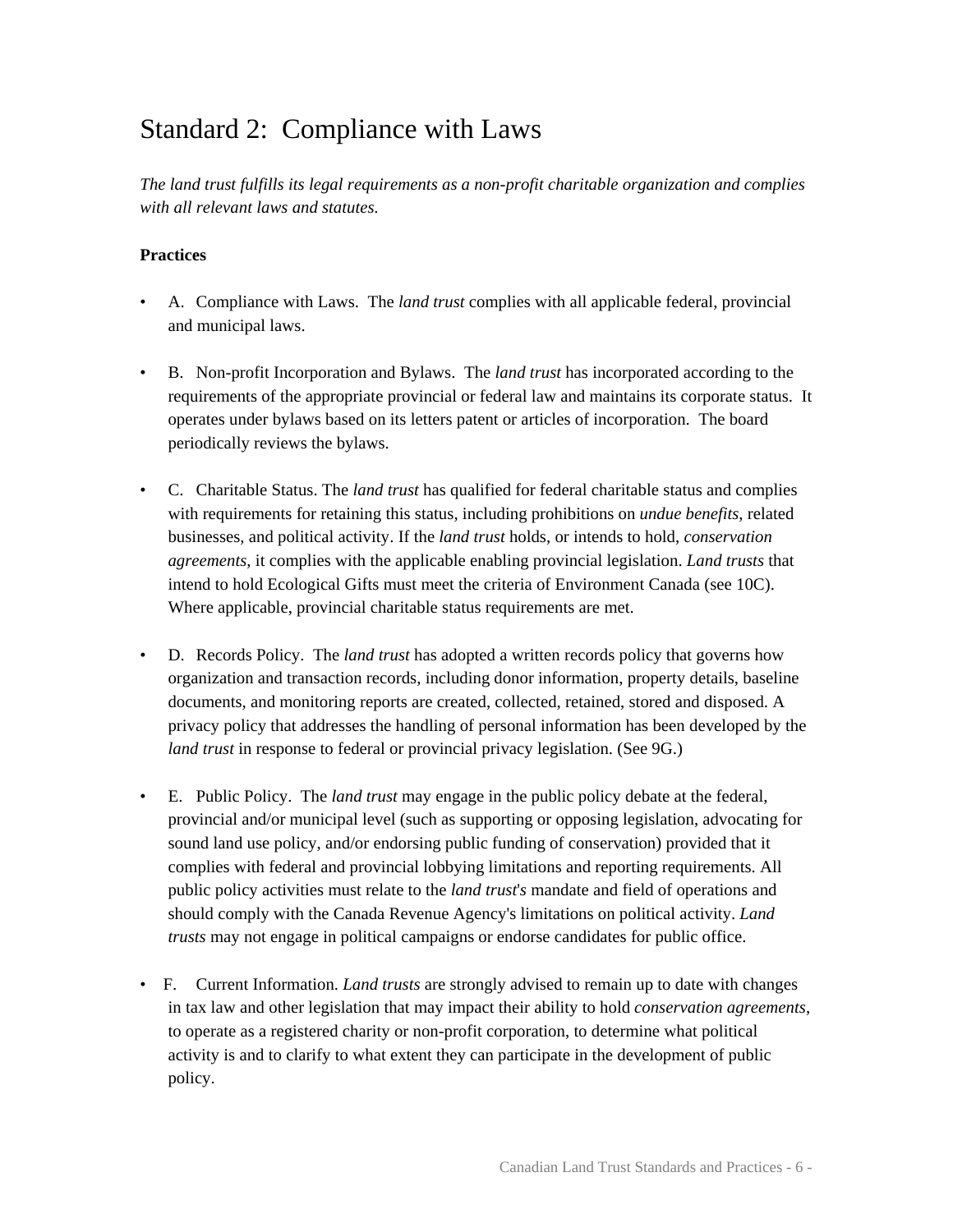### Standard 3: Board Accountability

*The land trust board acts responsibly in conducting the affairs of the organization and carries out the board's legal, financial and other responsibilities in an ethical manner.* 

- A. Board Responsibility. The board is responsible for establishing the organization's mission, determining strategic direction and setting policies and priorities to carry out the mission, and, as required by law, the oversight of the organization's finances and operations. As well, the board should ensure the prevalence of high ethical standards, effective performance through sound information, and the development of sound relationships. The board is also responsible for managing risk, taking account of the organization, and ensuring the soundness of the governance system. As the *land trust* is a charity, the board has a heightened duty of care with respect to the protection of its charitable property.
- B. Board Composition. The board is of sufficient size to conduct its work effectively. The board is composed of members with relevant and complimentary skills, backgrounds and experiences who are committed to the mission of the *land trust* and to board service. There is a systematic process for recruiting, training and evaluating board members.
- C. Board Decision-making. The *land trust* provides board members with clear expectations for their service and informs them about the board's legal and fiduciary responsibilities. The board meets regularly enough to conduct its business and fulfill its duties, with a minimum of three meetings per year. Board members are provided with adequate information to make good decisions. Board members stay informed, attend a majority of meetings and ensure appropriate oversight of the organization, including its policies and programs, in order to achieve the *land trust's* mission and goals.
- D. Preventing Minority Rule. The *land trust's* governing documents contain policies and procedures (such as provisions for a quorum and adequate meeting notices) that prevent a minority of board members from acting for the organization without proper delegation of authority.
- E. Delegation of Decision-Making Authority. Unless prohibited by its governing legislation, incorporating documents or by-laws, the board may delegate some but not all of its decision-making and management functions to committees, provided that committees have clearly defined roles, the board establishes policies defining the limits to committee authority and the method and frequency for reporting back, the board periodically evaluates the effectiveness of these policies and the board establishes an appropriate time period for each committee. Regardless, the board will remain responsible for all decisions taken pursuant to the delegated authority. If the *land trust* has staff, the board defines the job of, oversees and periodically evaluates the executive director (or chief staff person). (See 3F and 7E.)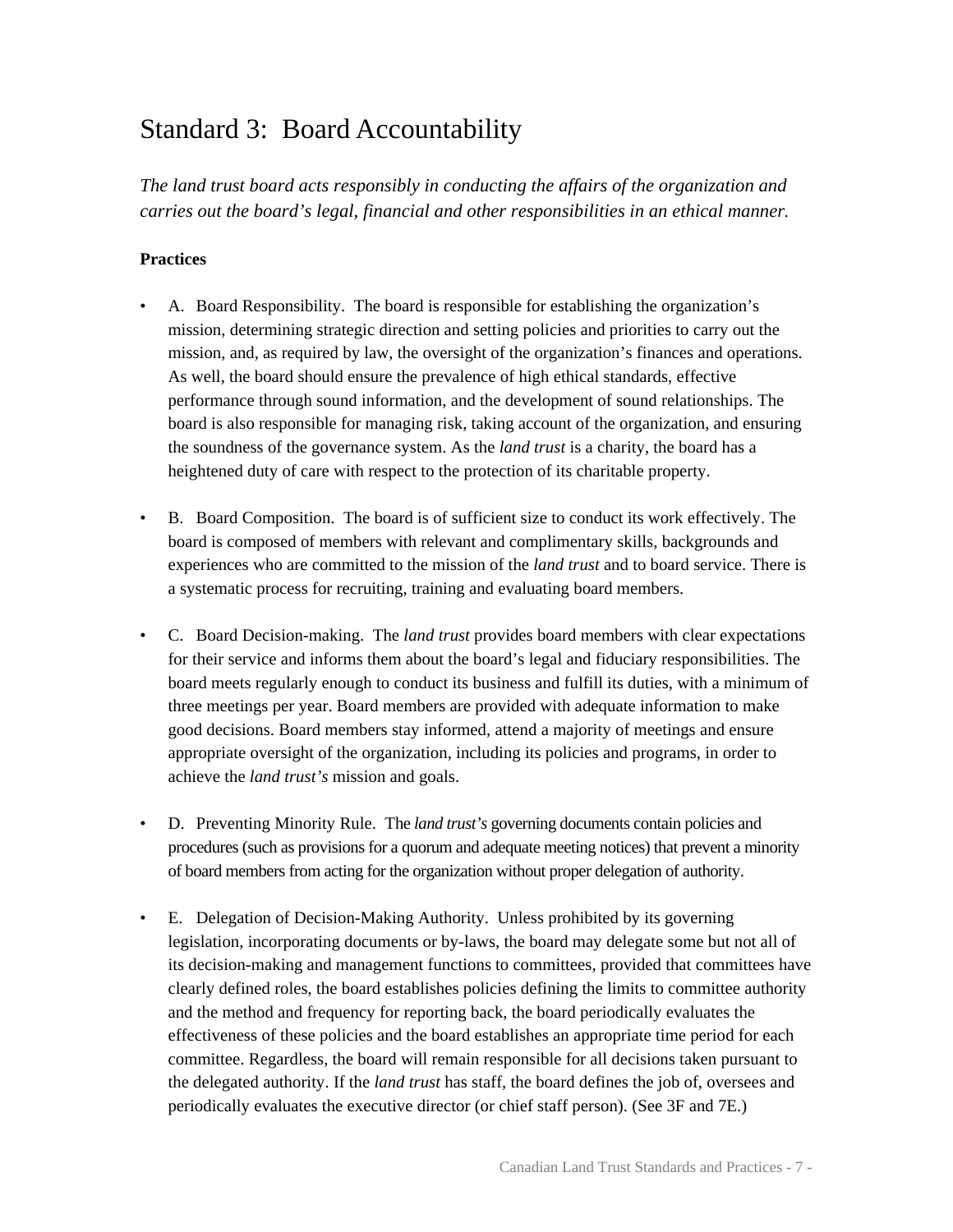• F. Board Approval of Land Transactions. The board reviews and approves every land and *conservation agreement* transaction, and the board is provided with timely and adequate information prior to final approval. However, the board may delegate decision-making authority on transactions if it establishes policies defining the limits to that authority, the criteria for transactions, the procedures for managing *conflicts of interest*, and the timely notification of the full board of any completed transactions, and if the board periodically evaluates the effectiveness of these policies.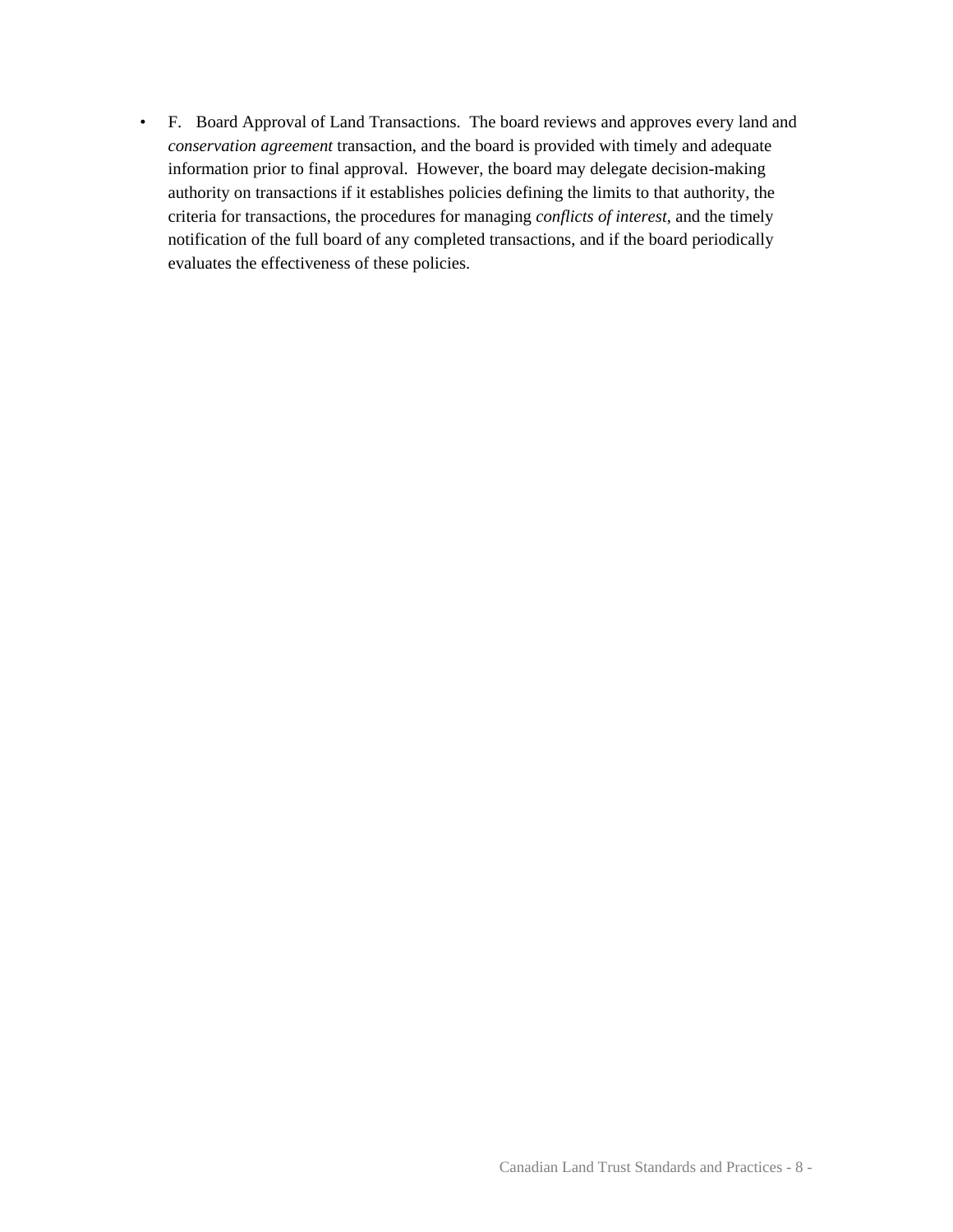### Standard 4: Conflicts of Interest

*The land trust has policies and procedures to avoid or manage real or perceived conflicts of interest.* 

- A. Dealing with Conflicts of Interest. The *land trust* has a written *conflict of interest* policy to ensure that any *conflicts of interest* or the appearance thereof are avoided or appropriately managed through disclosure, recusal or other means. The *conflict of interest* policy applies to *insiders*, including board and staff members, substantial contributors, parties related to board and staff members or substantial contributors within the meaning of the *Income Tax Act*, those who have an ability to influence decisions of the organization and those with access to information not available to the general public. Federal and provincial conflict disclosure laws are followed.
- B. Board Compensation. Board members do not serve for personal financial interest and are not compensated except for reimbursement of expenses and, in limited circumstances and not in Ontario, for professional services that would otherwise be contracted out. Any compensation must be in compliance with charitable trust laws that apply in the jurisdiction the land trust operates in. The board's executive officers are never compensated for professional services. In Ontario, it is the position of the Public Guardian and Trustee that no board members of organizations with charitable status may accept compensation for any form of professional services without first obtaining court approval.
- C. Transaction with Insiders. When engaging in land and *conservation agreement* transactions with *insiders*, the *land trust*: follows its *conflict of interest* policy; documents that the project meets the *land trust's* mission; follows all transaction policies and procedures; and ensures that there is no impermissible *undue benefit*. For purchases and sales of property to *insiders*, the *land trust* obtains a *qualified independent appraisal* by a provincially licensed or certified appraiser who has verifiable *conservation agreement* or conservation real estate experience. When selling property to *insiders*, the *land trust widely markets* the property in a manner sufficient to ensure that the property is sold at or above fair market value and to avoid the reality or perception that the sale inappropriately benefited an *insider*.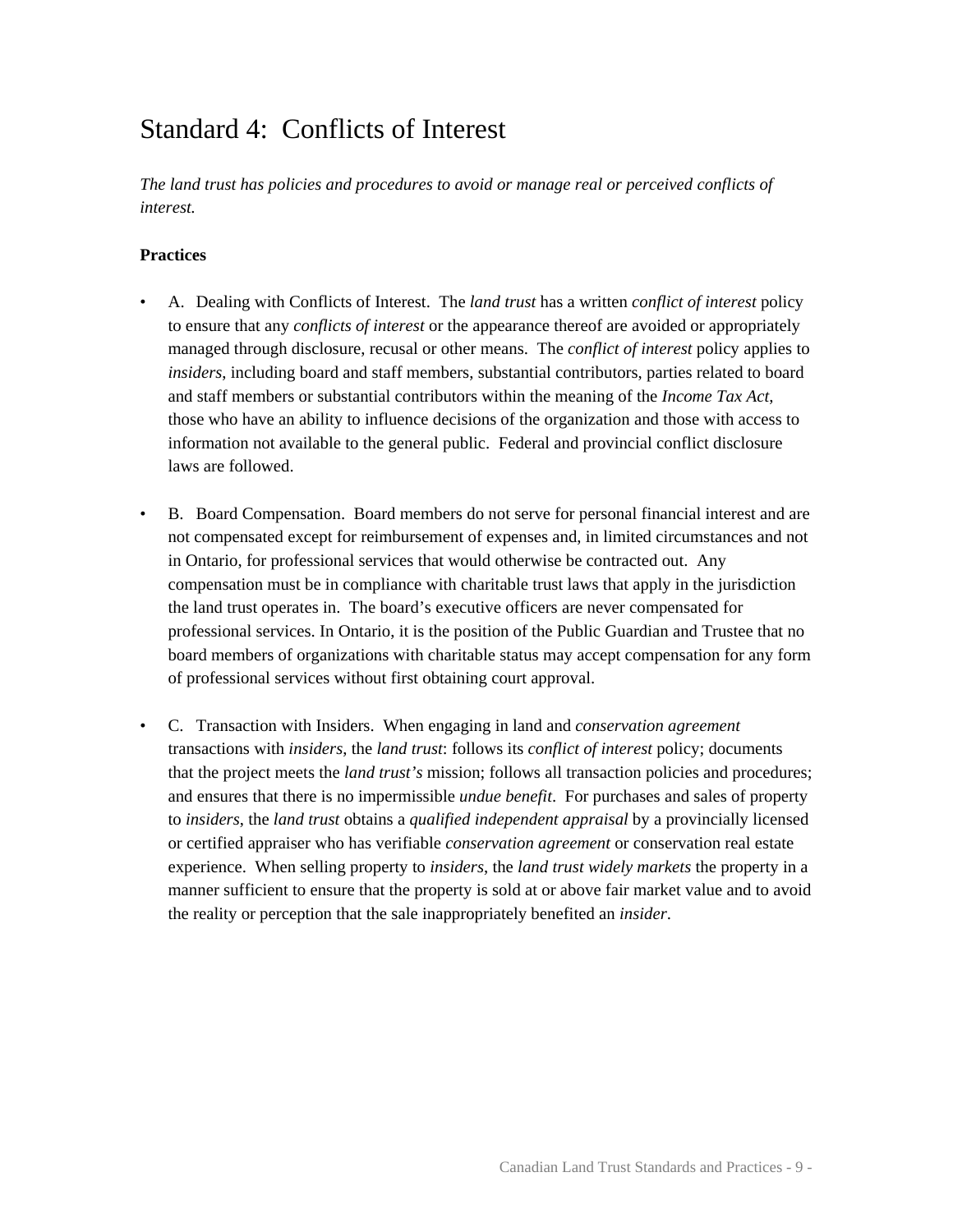### Standard 5: Philanthropy and Fundraising

*The land trust conducts philanthropy and fundraising activities in an ethical and responsible manner.* 

- A. Legal and Ethical Practices. The *land trust* complies with all charitable solicitation laws, does not engage in commission-based philanthropy and fundraising, and limits costs for philanthropy and fundraising expenditures to a reasonable percentage of overall expenses.
- B. Accountability to Donors. The *land trust* is accountable to its donors and provides written acknowledgement of gifts as required by law, ensures that donor funds are used as specified, keeps accurate records, honours donor privacy concerns, complies with applicable privacy legislation and advises donors to seek independent legal and financial advice for substantial gifts, whether they be land or monetary gifts.
- C. Accurate Representations. All representations made in promotional, fundraising, and other public information materials are accurate and not misleading with respect to the organization's accomplishments, activities and intended use of funds. All funds are spent for the purpose(s) identified in the solicitation or as directed in writing by the donor.
- D. Marketing Agreements. Prior to entering into an agreement to allow commercial entities to use the *land trust's* logo, name or properties, the *land trust* determines that these agreements will not impair the credibility of the *land trust*. The *land trust* and commercial entity publicly discloses how the *land trust* benefits from the sale of the commercial entity's products or services.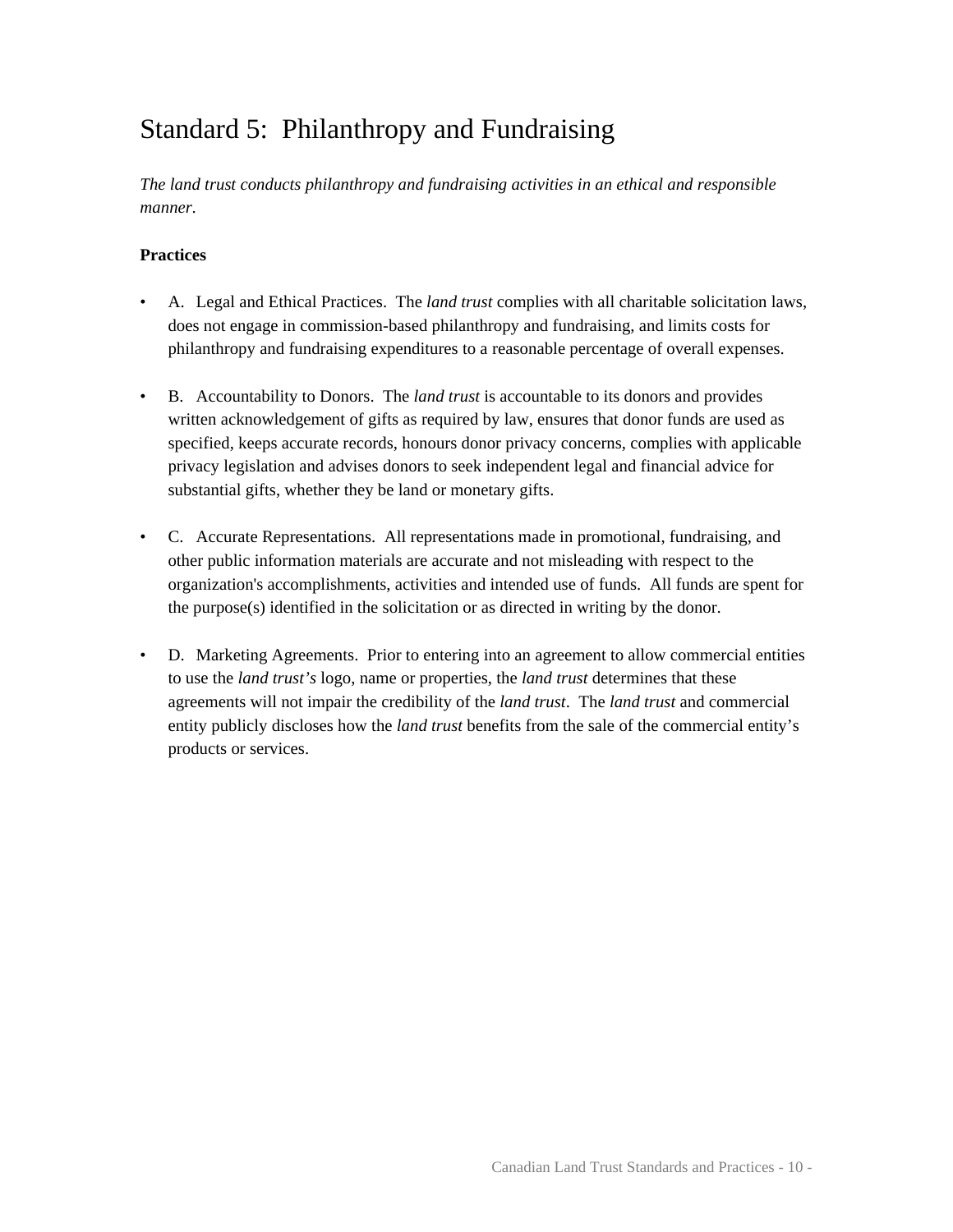### Standard 6: Financial and Asset Management

*The land trust manages its finances and assets in a responsible and accountable way.* 

- A. Annual Budget. The *land trust* prepares an annual budget that is reviewed and approved by the board, and is consistent with board policy. The budget is based on programs planned for the year. Annual revenue is greater than or equal to expenses, unless reserves are deliberately drawn upon.
- B. Financial Records. The *land trust* keeps accurate financial records, in a form appropriate to its scale of operations and in accordance with *Generally Accepted Accounting Principles* (*GAAP*).
- C. Financial Reports and Statements. The board receives and reviews financial reports and statements in a form and with a frequency appropriate for the scale of the *land trust's*  financial activity. At a minimum, small *land trusts* should review financial statements annually; larger *land trusts* should review financial statements quarterly.
- D. Financial Review or Audit. The *land trust* has an annual financial review or audit, by a qualified financial advisor, in a manner appropriate for the scale of the organization and consistent with federal and/or provincial law.
- E. Internal System for Handling Money. The *land trust* has established a sound system of internal controls and procedures for handling money, in a form appropriate for the scale of the organization.
- F. Investment and Management of Financial Assets and Dedicated Funds. The *land trust* has a system for the responsible and prudent investment and management of its financial assets, and has established policies on allowable uses of dedicated funds and investment of funds.
- G. Funds for Stewardship and Enforcement. The *land trust* has a secure and lasting source of dedicated or operating funds sufficient to cover the costs of stewarding its land and *conservation agreements* over the long term and enforcing its *conservation agreements*, tracks stewardship and enforcement costs, and periodically evaluates the adequacy of its funds. In the event that full funding for these costs is not secure, the board has adopted a policy committing the organization to raising the necessary funds. (See 6F, 11A and 12A.)
- H. Sale or Transfer of Assets (Including land and *conservation agreement*s). The *land trust* has established policies and/or procedures on the transfer or sale of assets, including real property. (See 4C, 9K and 9L.)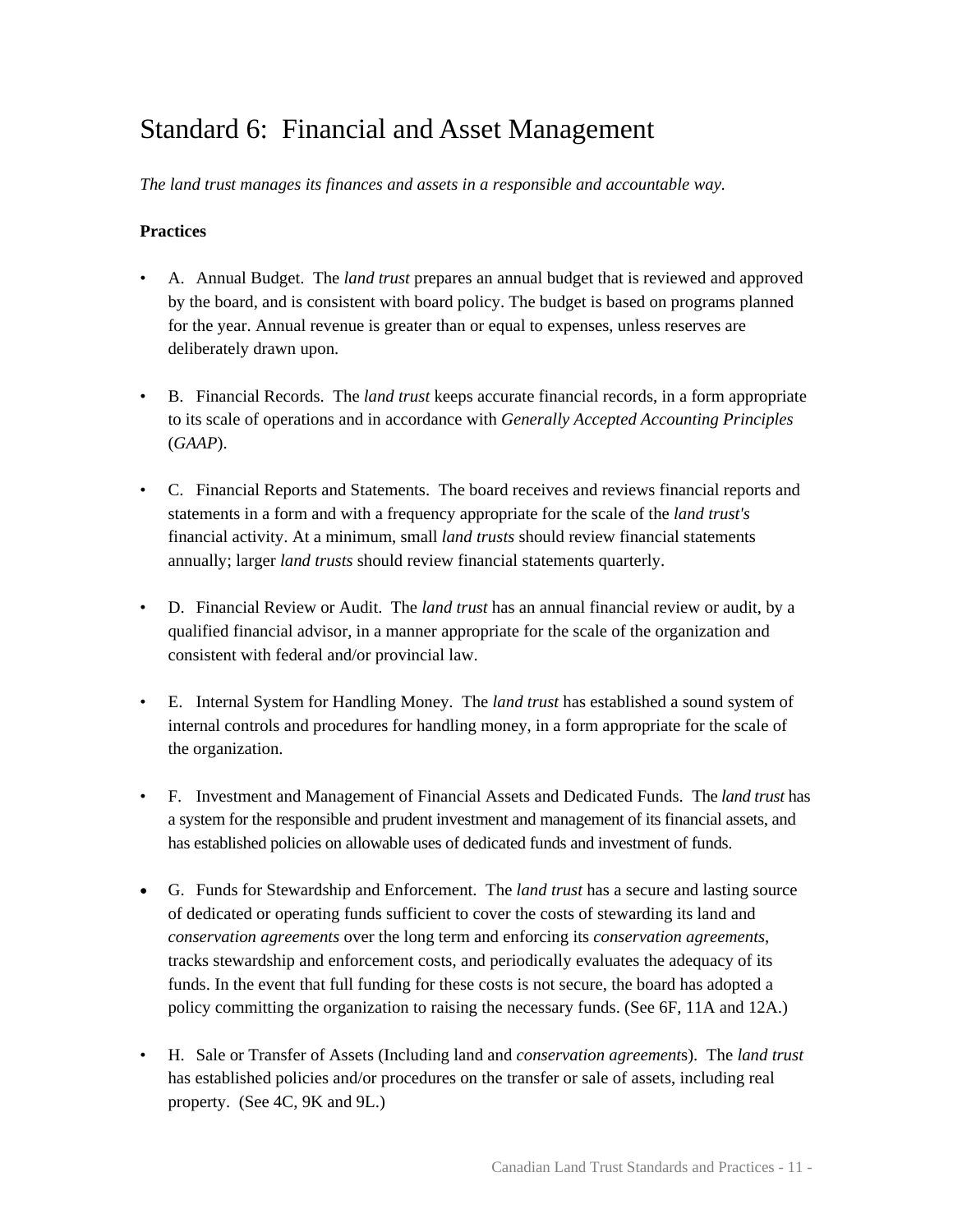• I. Risk Management and Insurance. The *land trust* assesses its risks, develops a written risk management policy and carries liability, property, and other insurance appropriate to its risk exposure and provincial law. The *land trust* exercises caution before using its land to secure debt and in these circumstances takes into account any legal or implied donor restrictions on the land, the *land trust's* mission and protection criteria, and public relations impact.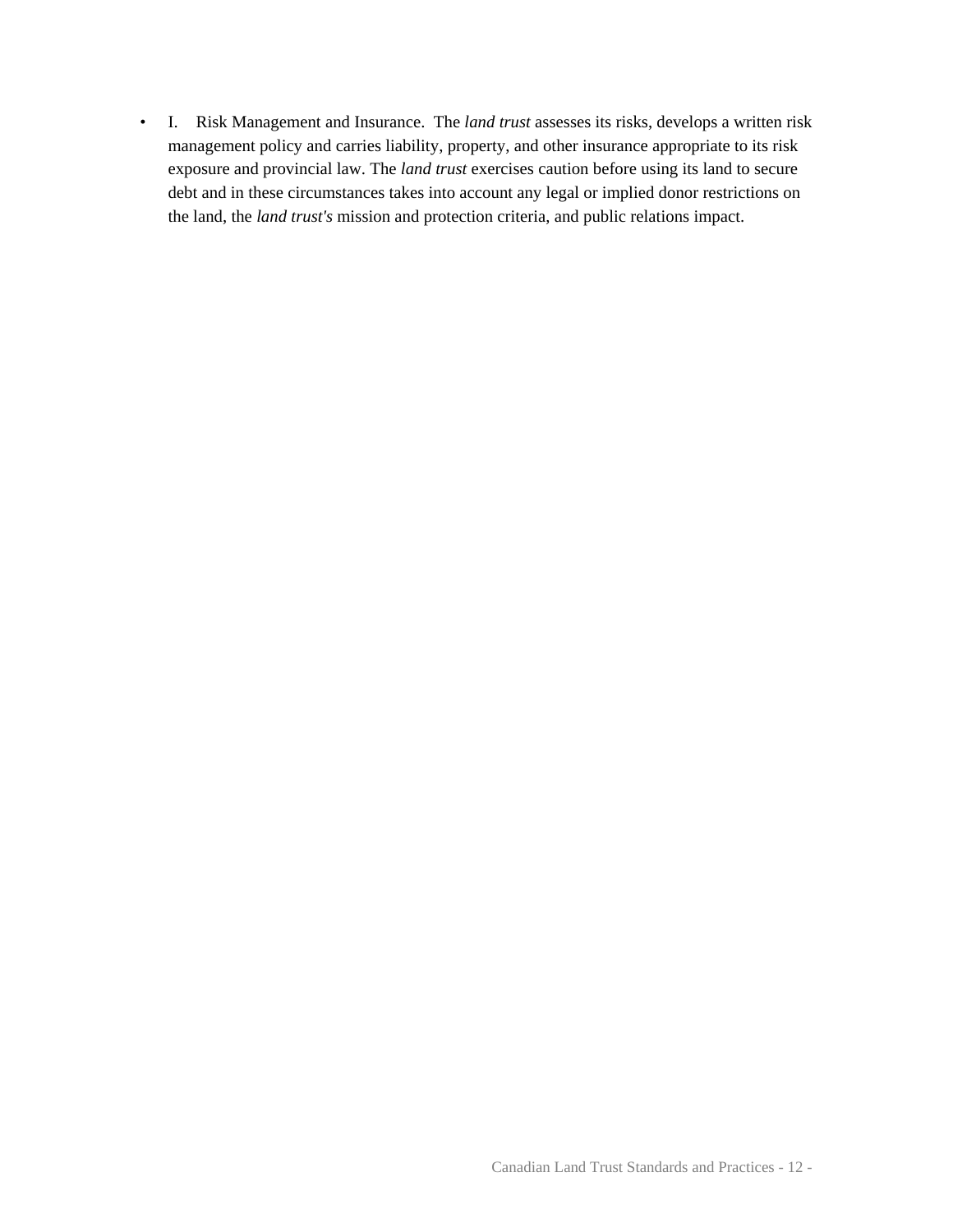### Standard 7: Volunteers, Staff and Consultants

*The land trust has volunteers, staff and/or consultants with appropriate skills and in sufficient numbers to carry out its programs.* 

- A. Capacity. The *land trust* regularly evaluates its programs, activities and long-term responsibilities and has sufficient volunteers, staff and/or consultants to carry out its work, particularly when managing an active program of *conservation agreements*. *Land trusts* will not assume more properties or *conservation agreements* than they have the *capacity* to manage.
- B. Volunteers. If the *land trust* uses volunteers, it has a program to recruit, screen, train, supervise and recognize its volunteers.
- C. Staff. If the *land trust* uses staff, each staff member has written goals or job description and periodic performance reviews. Job duties or work procedures for key positions are documented to help provide continuity in the event of staff turnover.
- D. Availability of Training and Expertise. Volunteers and staff have appropriate training and experience for their responsibilities and/or opportunities to gain the necessary knowledge and skills.
- E. Board/Staff Lines of Authority. If the *land trust* has staff, the lines of authority, communication and responsibility between board and staff are clearly understood and documented. If the board hires an executive director (or chief staff person), the board delegates supervisory authority over all other staff to the executive director. (See 3E.)
- F. Personnel Policies. If the *land trust* has staff, it has written personnel policies that conform to federal and provincial law and has appropriate accompanying procedures or guidelines.
- G. Compensation and Benefits. If the *land trust* has staff, it provides fair and equitable compensation and benefits, appropriate to the scale of the organization.
- H. Working with Consultants. Consultant and contractor relationships are clearly defined, are consistent with federal and provincial law, and, if appropriate, are documented in a written contract. Consultants and contractors are familiar with sections of *Canadian Land Trust Standards and Practices* that are relevant to their work.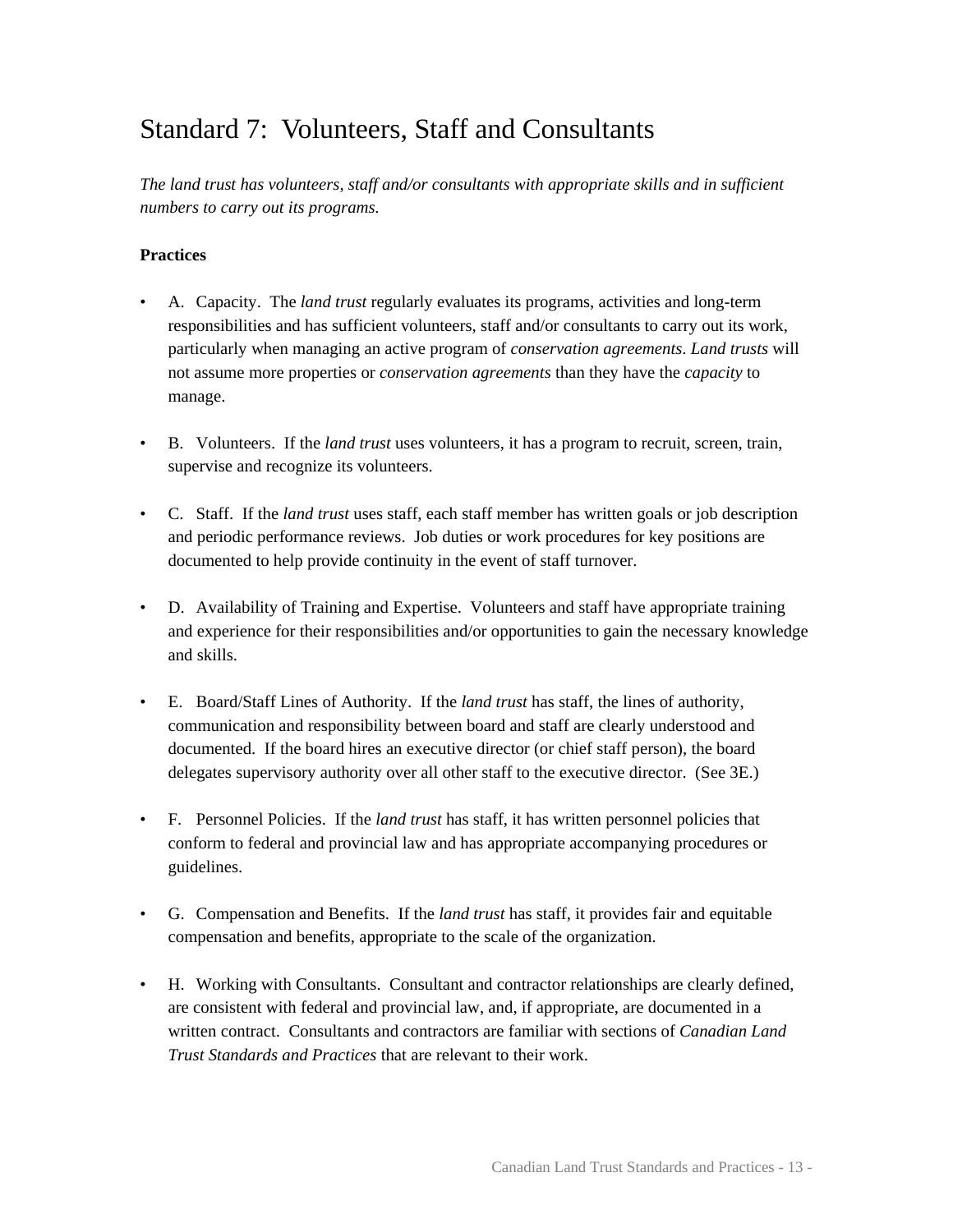# **Part II: Land Transactions**

## Standard 8: Evaluating and Selecting Conservation Projects

*The land trust carefully evaluates and selects its conservation projects.* 

- A. Identifying Focus Areas. The *land trust* has identified specific natural, cultural or geographic areas where it will focus its work and may identify priority themes or sites within those focus areas.
- B. Project Selection and Criteria. The *land trust* has a defined process for selecting land and *conservation agreement* projects, including written selection criteria that are consistent with its mission.
- C. Federal and Provincial Requirements. For land and *conservation agreement* projects that may involve federal or provincial tax incentives, the *land trust* ensures that the project meets the applicable federal or provincial requirements. Projects where the donor is seeking Ecological Gift certification must be certified by Environment Canada and must meet any additional provincial requirements (see 10C).
- D. Site Inspection. The *land trust* conducts a physical site inspection before buying or accepting donations of land or *conservation agreements* to be sure, they meet the organization's criteria, to identify the *important conservation values* on the property and to reveal any liabilities or potential threats to those values.
- E. Documenting Conservation Values. The *land trust* documents the condition of each property and the *important conservation values* and public benefit of each property, in a manner appropriate to the individual property and the method of protection.
- F. Project Planning. All land and *conservation agreements* are individually planned so that the property's *important conservation values* are identified, protected and restored, if necessary. The project furthers the *land trust's* mission and goals, and the project reflects the *capacity* of the organization to meet future stewardship obligations.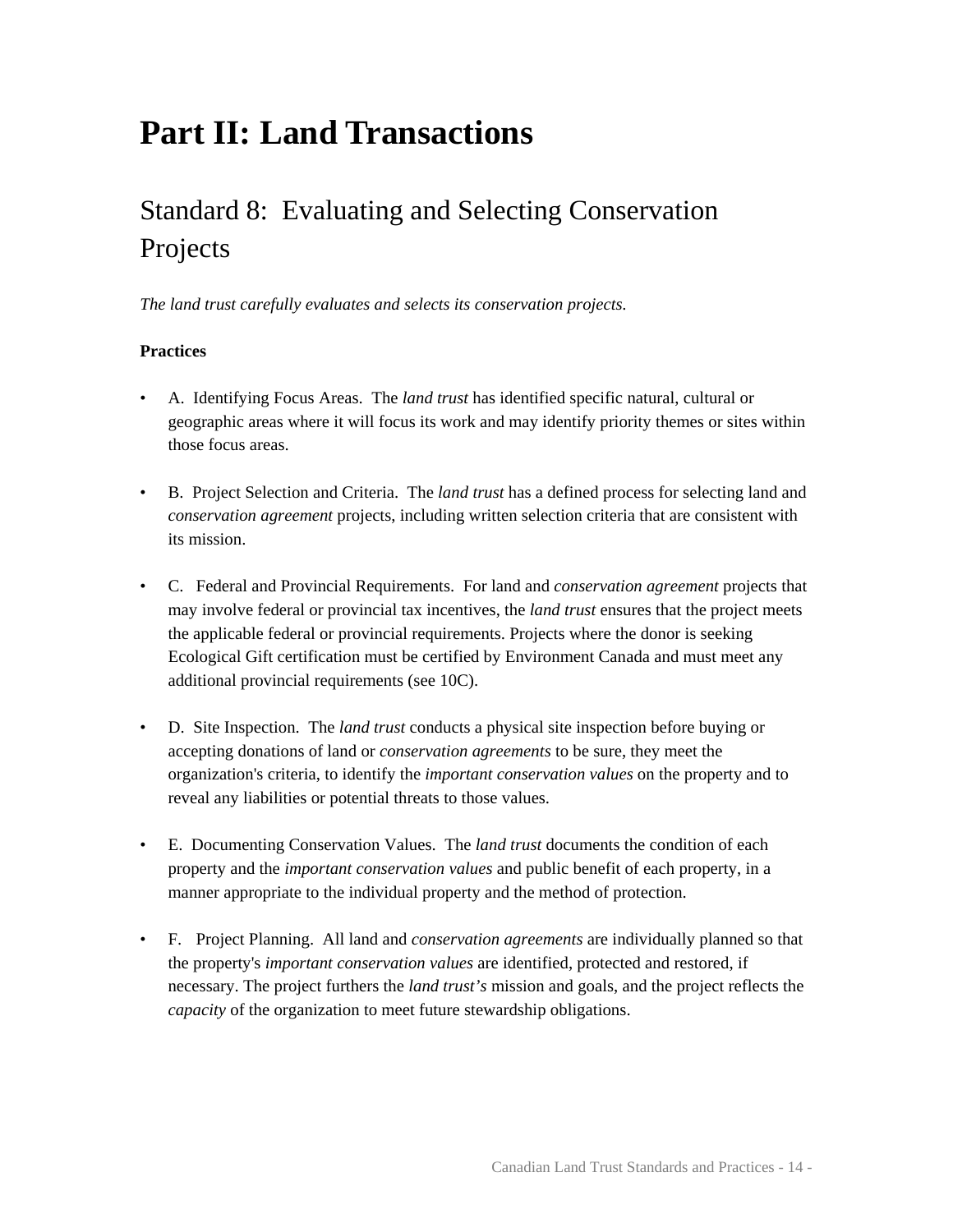- G. Evaluating the Best Conservation Tool. The *land trust* works with the landowner to evaluate and select the best conservation tool for the property and takes care that the chosen method can reasonably protect the property's *important conservation values* over time. This evaluation may include informing the landowner of appropriate conservation tools and partnership opportunities, even those that may not involve the *land trust*, including Ecological Gifts and split-receipt sales. *Land trusts* that do not intend to hold Ecological Gifts should inform landowners about the Ecological Gifts Program and, if necessary, direct interested landowners to other qualified conservation organizations.
- H. Evaluating Partnerships. The *land trust* evaluates whether it has the skills and resources to protect the *important conservation values* on the property effectively, or whether it should refer the project to, or engage in a partnership with, another qualified conservation organization.
- I. Partnership Documentation. If engaging in a partnership on a joint acquisition or longterm stewardship project, agreements are documented in writing to clarify, as appropriate, the goals of the project, roles and responsibilities of each party, legal and financial arrangements, communications to the public and between parties, and public acknowledgement of each partner's role in the project.
- J. Evaluating Risks. The *land trust* examines the project for risks to the protection of *important conservation values* (such as hazardous waste and mineral rights issues, surrounding land uses, extraction leases or other encumbrances, water rights, potential credibility issues or other threats) and evaluates whether it can reduce or manage the risks. The *land trust* modifies the project or turns it down if the risks outweigh the benefits.
- K. Non-conservation Lands. A *land trust* may receive land that does not meet its project selection criteria (see 8B) with the intent of using the proceeds from the sale of the property to advance its mission. If the *land trust* intends to sell the land, it provides clear documentation to the donor of its intent and has a plan to manage community expectations. Practices 4C, 9K and 9L are followed.
- L. Public Issues. A *land trust* engaging in projects beyond direct land protection (such as public policy, regulatory matters or education programs) has criteria or other standard evaluation methods to guide its selection of and engagement in these projects. The criteria or evaluation methods consider mission, *capacity* and credibility.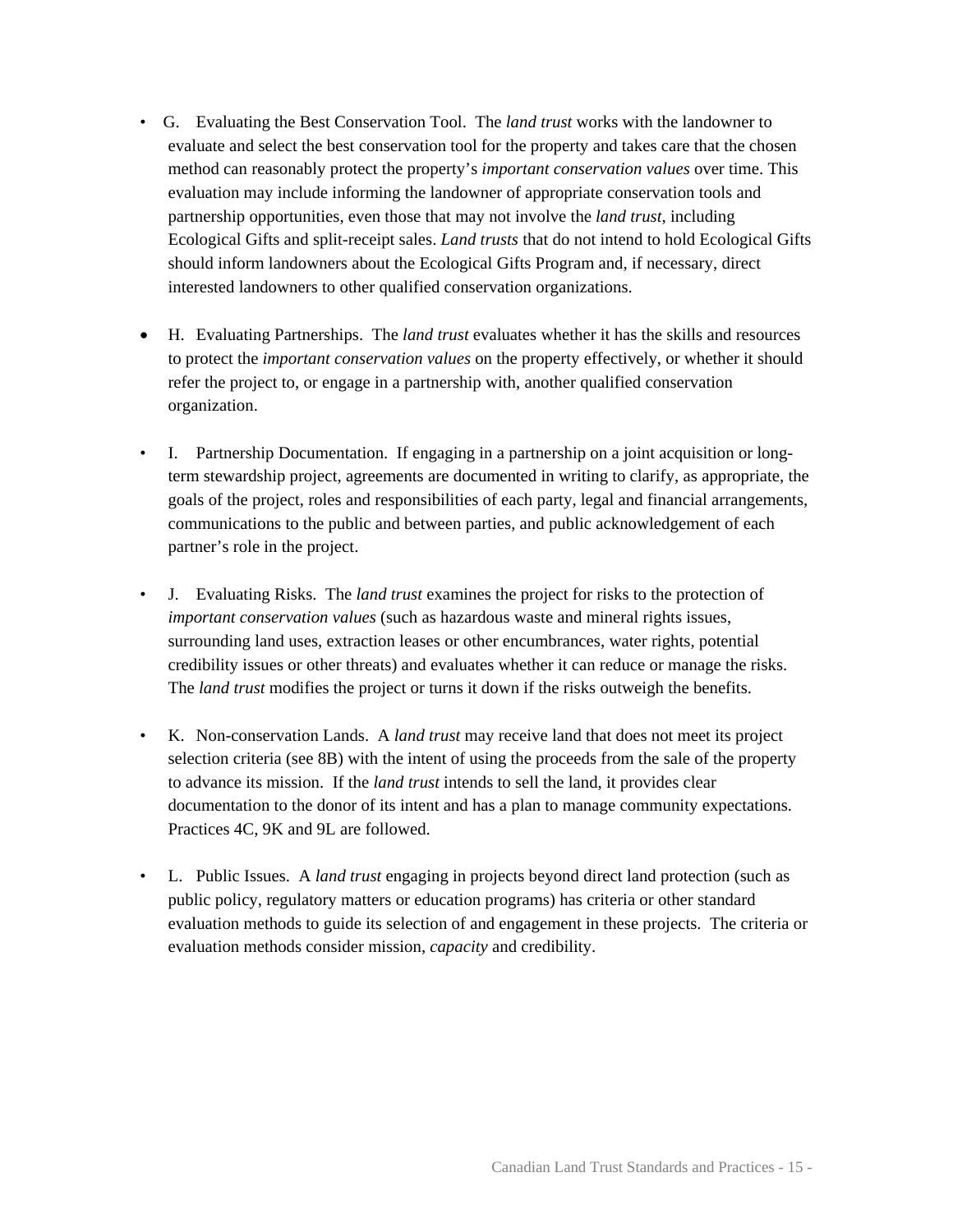### Standard 9: Ensuring Sound Transactions

*The land trust works diligently to see that every land and conservation agreement transaction is legally, ethically and technically sound.* 

- A. Legal Review and Technical Expertise. The *land trust* obtains a legal review of every land and *conservation agreement* transaction, appropriate to its complexity, by a lawyer or notary experienced with real estate law. As dictated by the project, the *land trust* secures appropriate expertise in financial, real estate, tax, scientific, and land and water management matters.
- B. Independent Legal, Financial and Tax Advice. The *land trust* refrains from giving specific legal, financial and tax advice and recommends in writing that each party to a land or *conservation agreement* transaction obtain independent legal, financial and tax advice.
- C. Environmental Due Diligence for Hazardous Materials. The *land trust* takes steps, as appropriate to the project, before the land or *conservation agreement* transaction is complete, to identify and document whether there are hazardous or toxic materials on or near the property that could create future liabilities for the *land trust*.
- D. Determining Property Boundaries. The *land trust* determines the boundaries of every protected property through legal property descriptions, accurately marked boundary corners or, if appropriate, a survey. If a *conservation agreement* contains restrictions that are specific to certain zones or areas within the property, the locations of these areas are clearly described in the *conservation agreement* and supporting materials and can be identified in the field.
- E. Conservation Agreement Drafting. Every *conservation agreement* is tailored for the property according to project planning (see 8F) and: identifies the *important conservation values* protected; allows only permitted uses and/or reserved rights that will not significantly impair the *important conservation values*; contains only restrictions that the *land trust* is capable of monitoring; and is enforceable.
- F. Documentation of Purposes and Responsibilities. The *land trust* documents the intended purposes of each land and *conservation agreement* transaction, the intended uses of the property and the roles, rights and responsibilities of all parties involved in the acquisition and future management of the land or *conservation agreement*.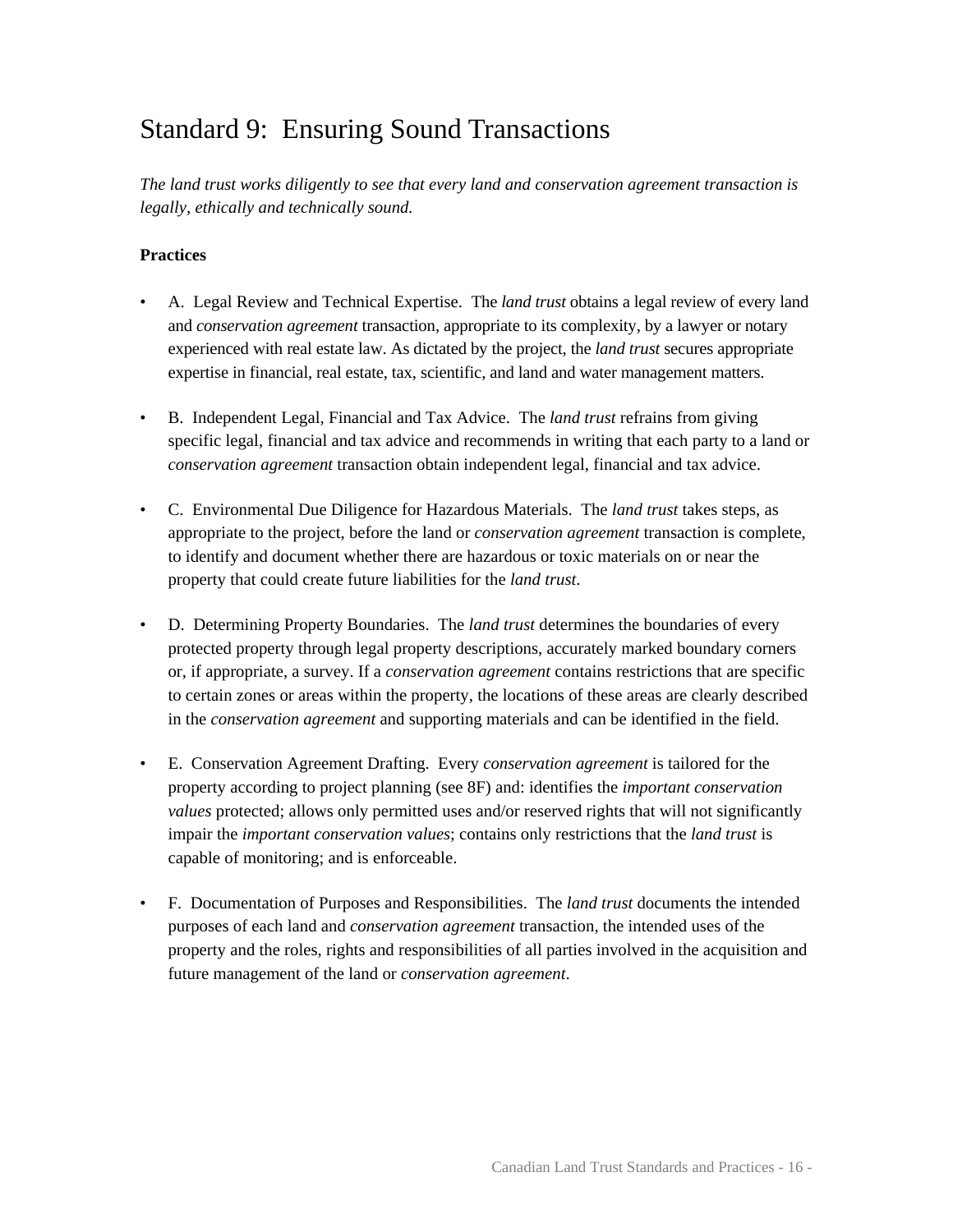- G. Recordkeeping. Pursuant to its records policy (see 2D), the *land trust* keeps originals of all irreplaceable documents essential to the defence of each transaction (such as legal agreements, critical correspondence, surveys, appraisals, and baseline documents) in one location, and copies in a separate location. Original documents are protected from daily use and are secure from fire, floods and other damage. (See 2D).
- H. Title Investigation and Subordination. The *land trust* investigates title to each property for which it intends to acquire title or a *conservation agreement* to be sure that it is negotiating with the legal owner(s) and to uncover liens, mortgages, mineral or other leases, water rights and/or other encumbrances or matters of record that may affect the transaction. Mortgages, liens and other encumbrances that could result in extinguishment of the *conservation agreement* or significantly undermine the *important conservation values* on the property are discharged or properly subordinated to the *conservation agreement*.
- I. Registration. All land and *conservation agreement* transactions are legally recorded at the appropriate records office according to municipal and provincial law.
- J. Purchasing Land. When the *land trust* buys land, *conservation agreements* or other real property, it obtains a *qualified independent appraisal* to justify the purchase price. However, the *land trust* may choose to obtain a *short narrative* from a qualified real estate professional in the limited circumstances when a property has a very low economic value or a full appraisal is not feasible before a public auction. In limited circumstances where acquiring above the appraised value is warranted, the *land trust* documents the justification for the purchase price and that there is no impermissible *undue benefit*. If negotiating for a purchase below the appraised value, the *land trust* ensures that its communications with the landowner are honest, forthright and recorded.
- K. Selling Land or Conservation Agreements. When the *land trust* sells land or *conservation agreements*, it first documents the *important conservation values*, plans the project according to practice 8G, and drafts protection agreements as appropriate to the property. The *land trust* obtains a *qualified independent appraisal* that reflects the plans for the project and protection agreements and justifies the selling price. (The *land trust* may choose to obtain a *short narrative* from a qualified real estate professional in the limited circumstance when a property has a very low economic value.) The *land trust* markets the property and selects buyers in a manner that avoids any appearance of impropriety and preserves the public's confidence in the *land trust*, and in the case of selling to an *insider* follows practice 4C. Land held under the Ecological Gifts Program requires special permission from Environment Canada prior to any changes in status. (Also, see 6H for sales of other assets.)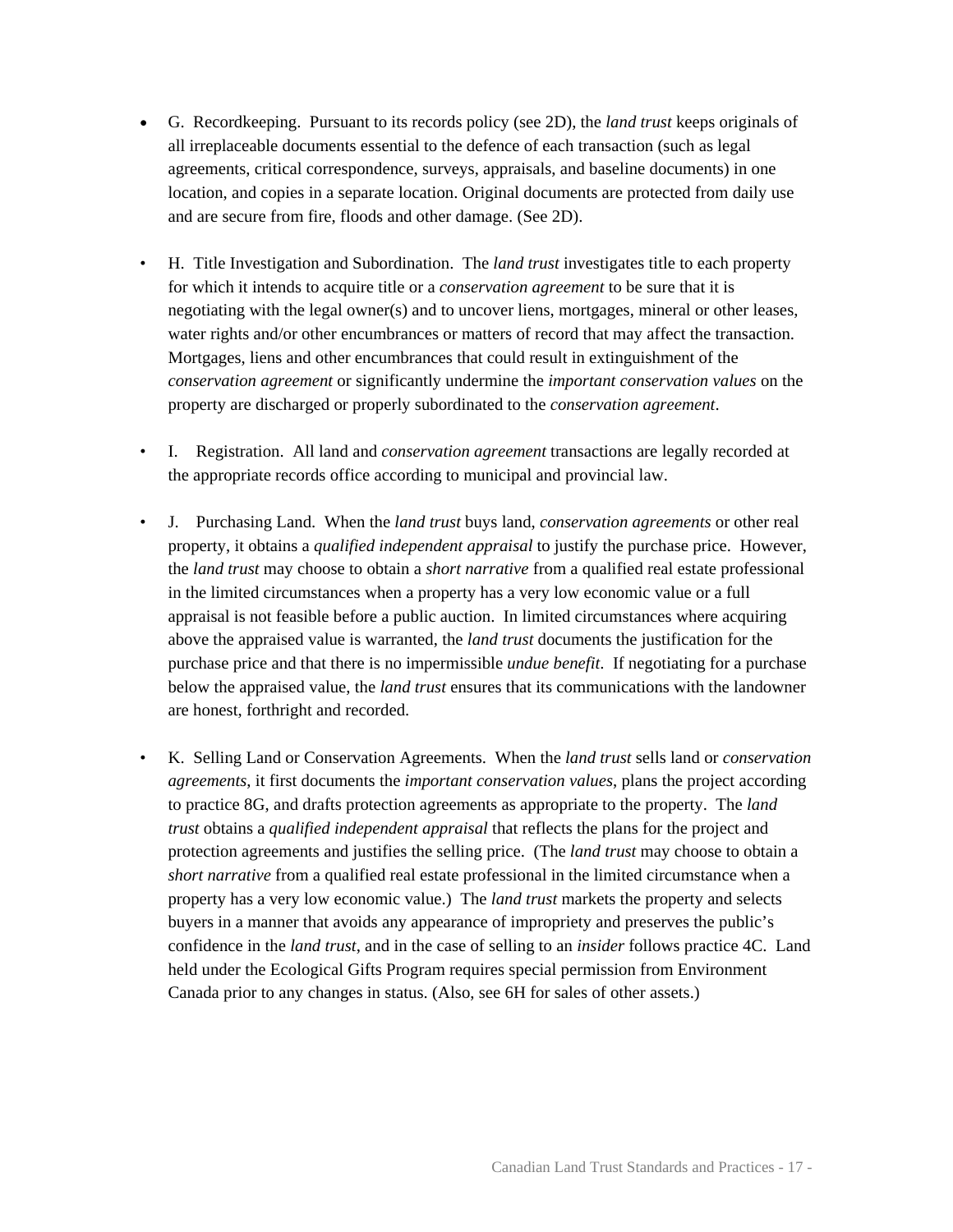- L. Transfers and Exchanges of Land. If the *land trust* transfers or exchanges conservation land or *conservation agreements*, the *land trust* considers whether the new holder can fulfill the long-term stewardship and enforcement responsibilities, ensures that the transaction does not result in a net loss of *important conservation values* and, for donated properties, ensures that the transfer is in keeping with the donor's intent. If transferring to a party other than another charitable organization or public agency, the consideration is based on a *qualified independent appraisal* (or short narrative when the property has a very low economic value) in order to prevent impermissible *undue benefit*. Lands held under the Ecological Gifts Program require special permission from Environment Canada prior to any changes in status.
- M. Split Receipting. The *land trust* should be familiar with the CRA's guidelines for split receipting and how it relates to property transactions, including Ecological Gifts. If necessary, the *land trust* should obtain outside expertise to assist them with any split receipting transactions.
- N. Subsurface Rights. The *land trust* investigates the ownership of subsurface rights for all property transactions and where possible, works to mitigate the impacts the future development of those rights may have on the conservation values of the property.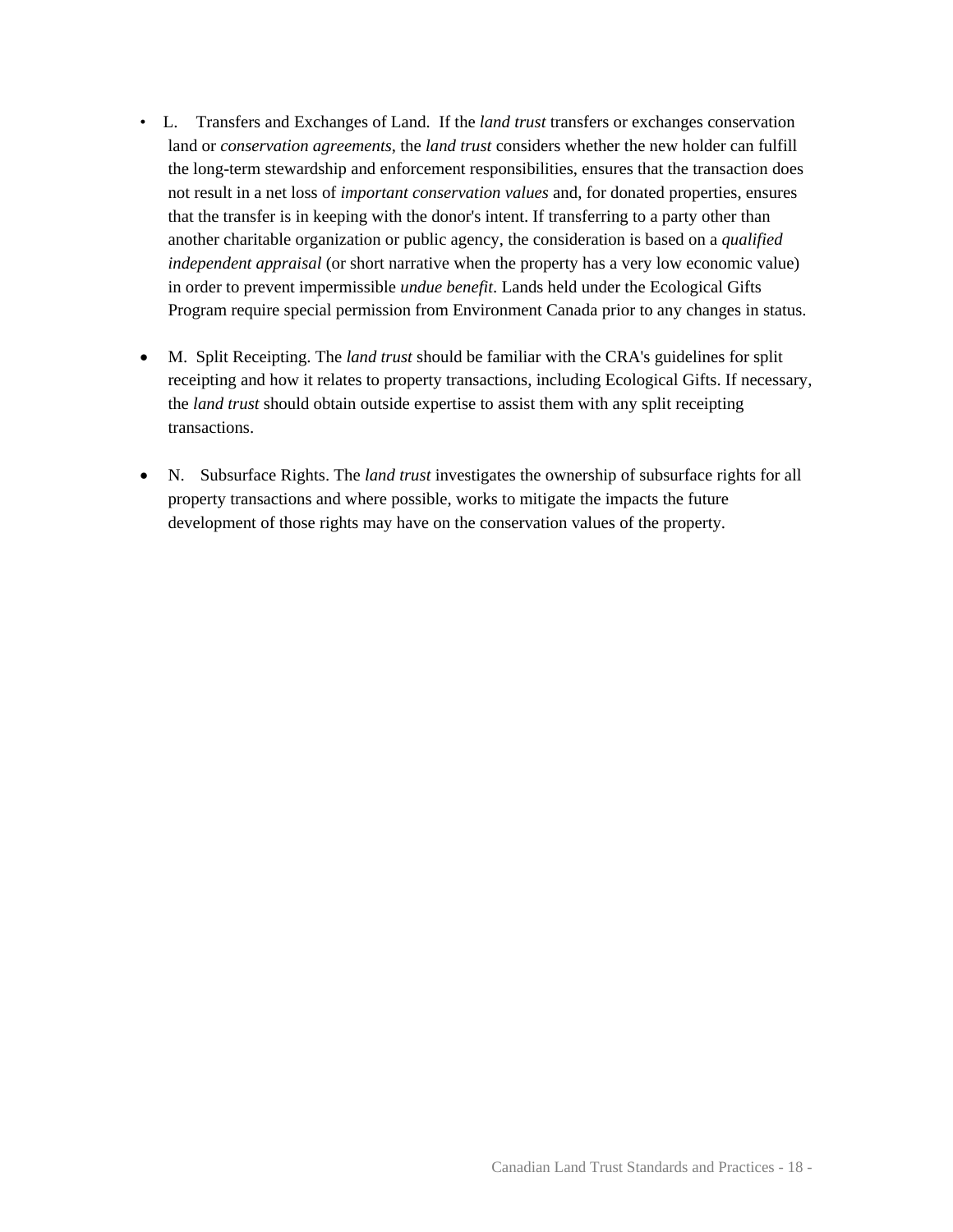### Standard 10: Tax Consequences

*The land trust works diligently to see that every charitable gift of land or conservation agreements meets federal and provincial tax law requirements.* 

- A. Independent Legal and Tax Advice. The *land trust* advises (in writing) potential land or *conservation agreement* donors to get independent legal, financial and tax advice before completing any transactions. The *land trust* notifies potential donors that there may be negative tax consequences to their donation including capital gains or pension claw backs that should be investigated by the donor's lawyer and accountant.
- B. Appraisals. The *land trust* informs potential land or *conservation agreement* donors, in writing, of the following: Canada Revenue Agency (CRA) appraisal requirements for a qualified appraisal prepared by a qualified appraiser for gifts of property valued at more than \$1,000, including information on the timing of the appraisal; as the beneficiary of the tax receipt the donor has the primary responsible for any determination of the value of the donation (even in the case where the appraisal has been arranged for or commissioned by the *land trust*) ; that the donor/*land trust* should use an independent qualified appraiser who is certified by the Appraisal Institute of Canada and who follows the Canadian Uniform Standards of Professional Appraisal Practice; that the *land trust* will request a copy of the completed appraisal; that the *land trust* must be advised of any prior transactions with respect to the property within 10 years prior to the donation for the purpose of determining whether the anti-tax shelter provisions of the *Income Tax Act* may apply; and that the *land trust* will not knowingly participate in projects where it has significant concerns about the tax deduction. Appraisals of Ecological Gifts must be done in a manner that meets the criteria of Environment Canada and will be reviewed independently by the Appraisal Review Panel.
- C. Ecological Gifts Program. Where appropriate, the *land trust* informs potential donors about the Ecological Gifts Program including the increased tax benefits associated with making a gift under the program. *Land trusts* are aware of, and where necessary, advise potential donors about, the consequences of unauthorized disposal or change in land use of Ecological Gifts. The *land trust* ensures that properties donated under the Ecological Gifts Program are appraised and certified according to the standards of Environment Canada and, where applicable, provincial standards.
- D. No Assurances on Deductibility or Tax Benefits. The *land trust* does not make assurances as to whether a particular land or *conservation agreement* donation will be deductible, what monetary value of the gift the CRA and/or province will accept, what the resulting tax benefits of the deduction will be, or whether the donor's appraisal is accurate.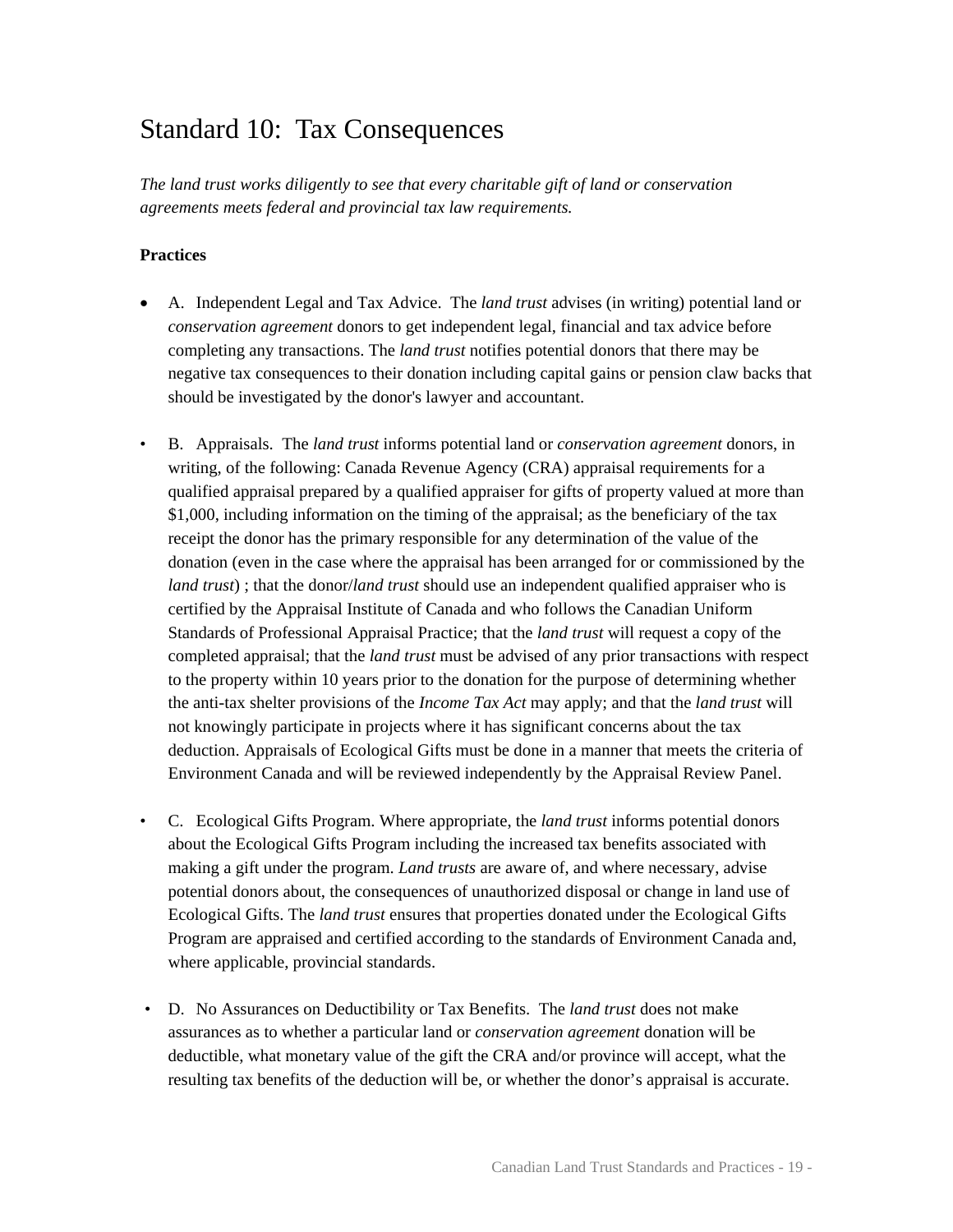### Standard 11: Conservation Agreement Stewardship

*The land trust has a program of responsible stewardship for its conservation agreements.* 

- A. Funding Conservation Agreement Stewardship. The *land trust* determines the long-term stewardship and enforcement expenses of each *conservation agreement* transaction and secures the dedicated or operating funds to cover current and future expenses. If funds are not secured at or before the completion of the transaction, the *land trust* has a plan to secure these funds and has a policy committing the funds to this purpose. (See 6G.)
- B. Baseline Documentation Report. For every *conservation agreement*, the *land trust* has a baseline documentation report (that includes a baseline map and photographs) prepared prior to closing and signed by the landowner at closing. Both the landowner and the land trust should hold at least one original copy. The report documents the *important conservation values* protected by the *conservation agreement* and the relevant conditions of the property as necessary to monitor and enforce the *conservation agreement*. In the event that seasonal conditions prevent the completion of a full baseline documentation report by closing, the baseline documentation report may include an interim baseline documentation report and an acknowledgement it will be replaced by a full report. This interim report and acknowledgement will be signed by the landowner at closing.
- C. Conservation Agreement Monitoring. The *land trust* monitors its *conservation agreement* properties regularly, at least annually, except in exceptional and remote circumstances, in a manner appropriate to the size, restrictions and threats to the conservation values of each property. The *land trust* keeps written documentation (such as reports, updated photographs and maps) of each monitoring activity to confirm that the present use of the property is consistent with that at the time of donation or acquisition. Monitoring of Ecological Gifts will include confirmation that the present use of the property is consistent with that at the time of the donation and monitoring documentation relating to Ecological Gifts will be made available to Environment Canada upon request. The *land trust* will determine the capabilities (both human and financial) of its organization to fulfill the short and long-term monitoring responsibilities and will not accept *conservation agreements* it cannot monitor effectively. If *conservation agreements* are monitored by volunteers, the *land trust* shall ensure that, they are trained, tailoring the monitoring techniques and requirements to the specific property.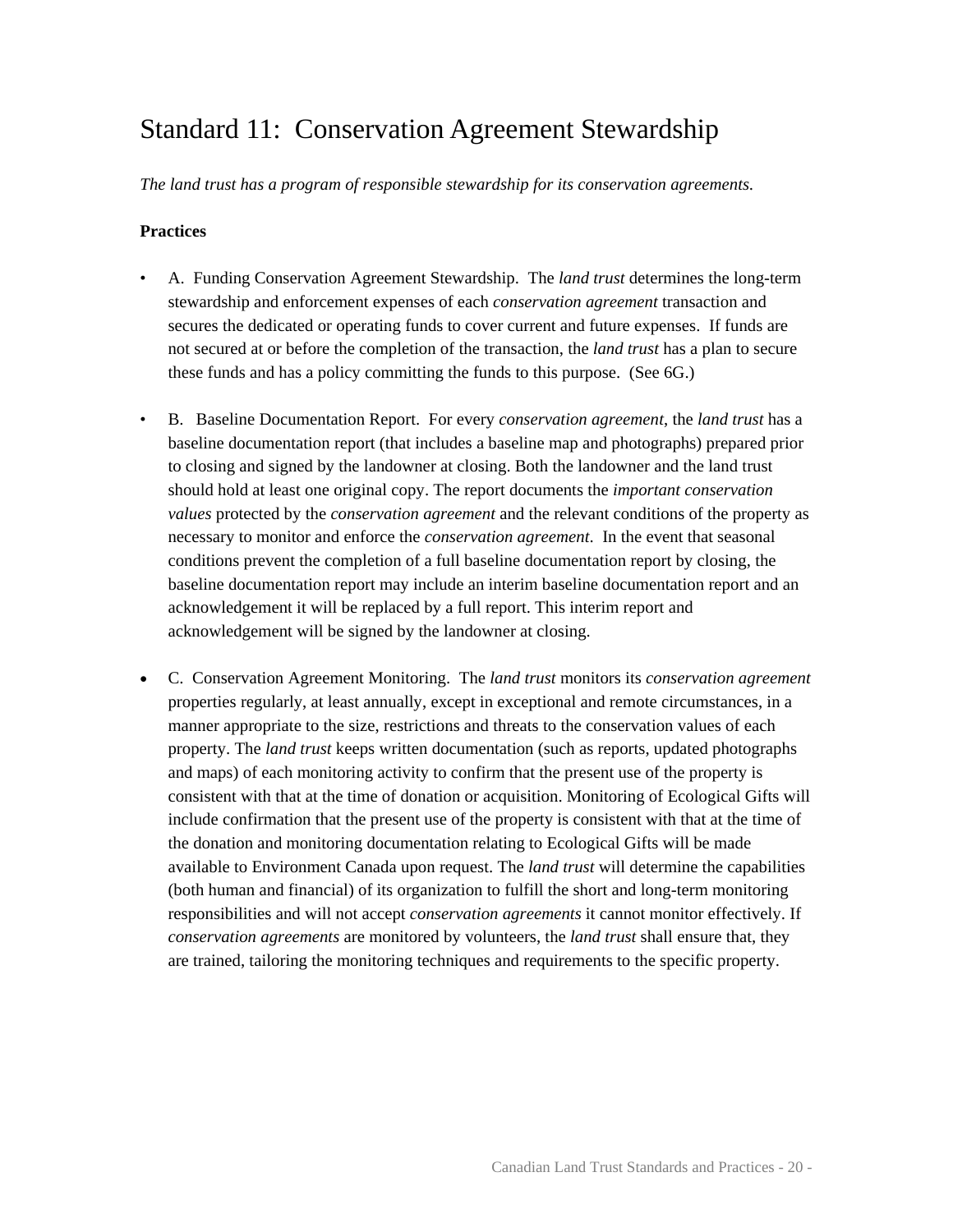- D. Landowner Relationships. The *land trust* maintains regular contact with owners of properties with *conservation agreements*. When possible, it offers landowners information on property management and/or referrals to resource managers. The *land trust* enlists a contact staff or volunteer assigned to respond to landowner requests or inquiries. These staff or volunteers will be trained on how to work with landowners. The *land trust* strives to build promptly a positive working relationship with new owners of properties with *conservation agreements* and informs them about the *conservation agreements* existence and restrictions and the *land trust's* stewardship policies and procedures. The *land trust* establishes and implements systems to track changes in land ownership. *Land trusts* should offer the new landowners a copy of the *conservation agreement* and baseline documentation as well as any information about its work in general.
- E. Enforcement of Conservation Agreements. The *land trust* has a written policy and/or procedure detailing how it will respond to potential violations of a *conservation agreement*, including the role of all parties involved (such as board members, volunteers, staff and partners) in any enforcement action. Policies and procedures should ensure that all discussions and actions taken are recorded and that all copies of correspondence and documents are retained and kept in a safe location. The *land trust* takes necessary and consistent steps to see that violations are resolved and has available, or has a strategy to secure, the financial and legal resources for enforcement and defence. (See 6G and 11A.)
- F. Reserved and Permitted Rights and Approvals. The *land trust* has an established procedure for responding to landowner required notices or requests for approvals in a timely and consistent manner, and has a system to track notices, approvals and the exercise of any significant reserved or permitted rights.
- G. Contingency Plans/Backups. The *land trust* has a contingency plan for all of its *conservation agreements* in the event the *land trust* ceases to exist or can no longer steward and administer them. If a backup grantee organization is to be named in the *conservation agreement*, the *land trust* secures prior written consent of the backup grantee to accept the *conservation agreement*. To ensure that a backup or contingency holder will accept a *conservation agreement*, the *land trust* has complete and accurate files and stewardship and enforcement funds available for transfer. (See 11H.)
- H. Contingency Plans for Backup Holder. If a *land trust* regularly consents to being named as a backup or contingency holder, it has a policy or procedure for accepting *conservation agreements* from other *land trusts* and has a plan for how it will obtain the financial resources and organizational *capacity* for *conservation agreements* it may receive at a future date. (See 11G.)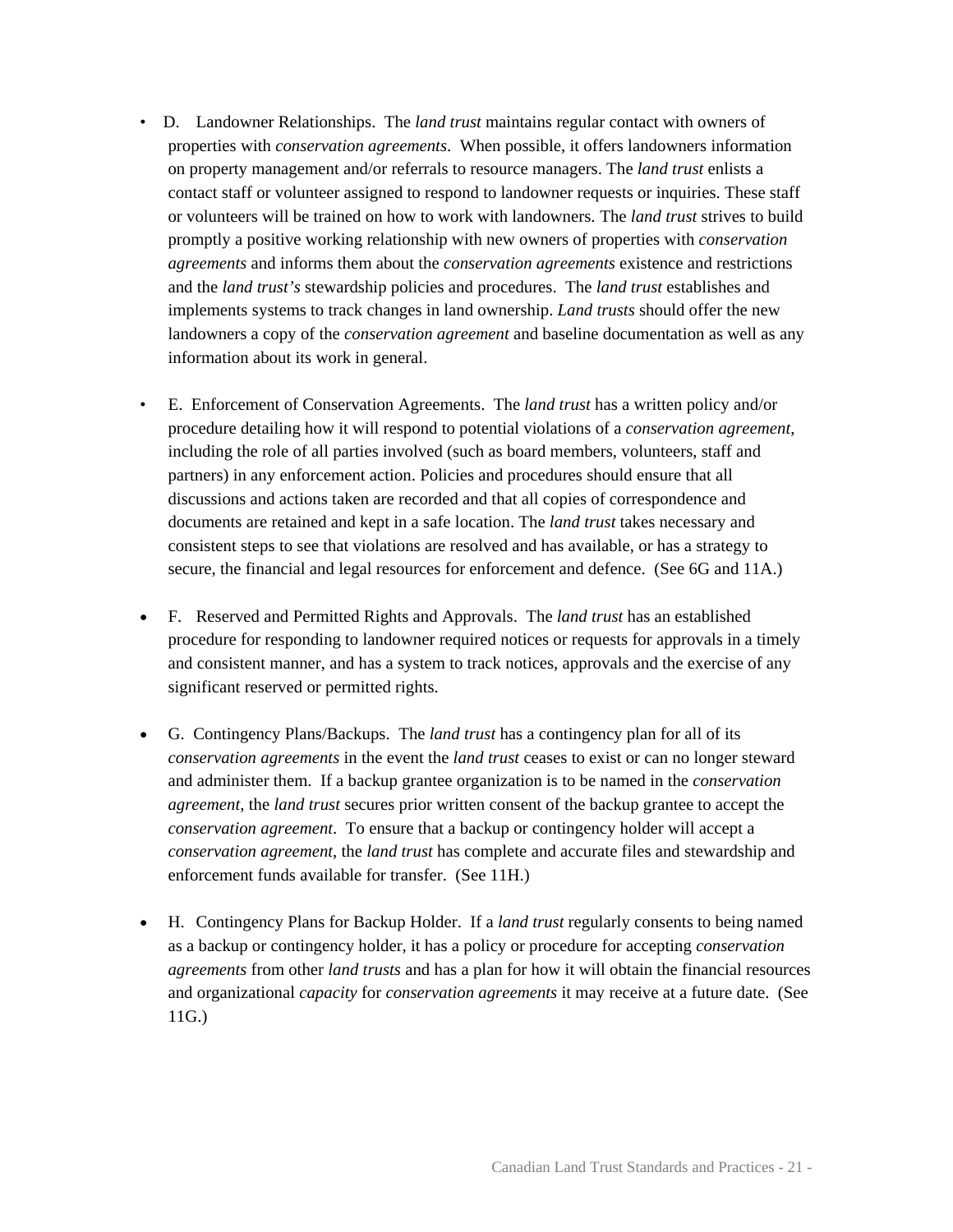- I. Amendments. The *land trust* recognizes that amendments are not routine, but can serve to strengthen a *conservation agreement*, recognize a boundary, clarify its language or improve its enforceability. The *land trust* has a written policy or procedure guiding amendment requests that includes a prohibition against *undue benefit*; requires compliance with the *land trust*'s *conflict of interest* policy; requires compliance with any funding requirements; addresses the role of the board; and contains a requirement that all amendments result in either a positive or not less than neutral conservation outcome and are consistent with the organization's mission. For Ecological Gifts, *land trusts* should be aware of the authorization requirements of Environment Canada and the potential for penalties under section 207.31 of the Income Tax Act. *Land trusts* should also be aware of the implications of completing amendments that could lower the receipted value of a gift. In addition, amendments should only be completed in a manner consistent with applicable provincial legislation.
- J. Expropriation. The *land trust* is aware of the potential for expropriation, understands its rights and obligations under expropriation, and has appropriate documentation of the *important conservation values* and of the percentage of the full value of the property represented by the *conservation agreement*. The *land trust* works diligently to prevent a net loss of conservation values.
- K. Extinguishment. In rare cases, it may be necessary to extinguish, or a court may order the extinguishment of, a *conservation agreement* in whole or in part. In these cases, the *land trust* notifies any project partners and works diligently to see that the extinguishment will not result in impermissible *undue benefit* and to prevent a net loss of *important conservation values* or impairment of public confidence in the *land trust* or in *conservation agreements*. In addition, any extinguishment of a *conservation agreement* should only be completed in a manner consistent with any applicable provincial or federal legislation.
- L. Plans and Agreements. Some *land trust*s and landowners may consider entering into agreements that set out how the land protected by the *conservation agreement* will be managed over the long term. These agreements set out what management activities will be undertaken and by whom. It is preferable that these agreements be established at the same time the *conservation agreement* is being established or shortly thereafter. In some cases, the provision of a management agreement may be included in the *conservation agreement*.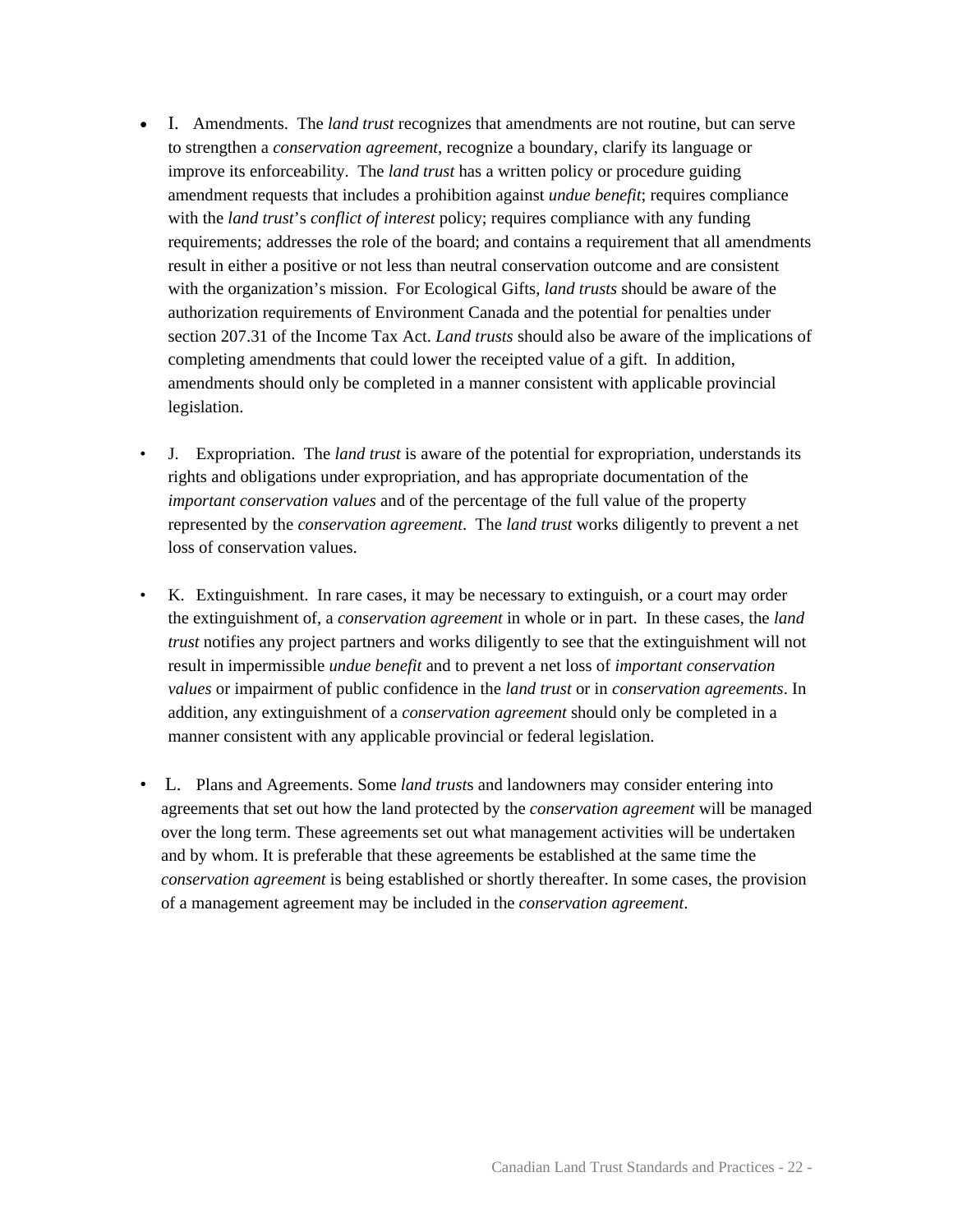### Standard 12: Land Stewardship

*The land trust has a program of responsible stewardship for the land it holds, other than through a conservation agreement, for conservation purposes.* 

- A. Funding Land Stewardship. The *land trust* determines and documents the immediate and long-term financial and management implications of each land transaction and secures the dedicated and/or operating funds needed to manage the property, including funds for liability insurance, maintenance, improvements, monitoring, enforcement and other costs. The *land trust* sets priorities, ensuring first and foremost that the values for which the property was acquired are at least maintained or preferably strengthened. If funds are not secured at or before the completion of the transaction, the *land trust* has a plan to secure these funds and has a policy committing the funds to this purpose. (See 6G.)
- B. Stewardship Principles. The *land trust* establishes general principles to guide the stewardship of its fee-owned properties, including determining what uses are and are not appropriate on its properties, the types of improvements it might make and any land management practices it will follow. Principles should be clearly stated in all management plans and all public relations material.
- C. Land Management. The *land trust* inventories the natural and cultural features of each property prior to developing a management plan that identifies its conservation goals for the property and how it plans to achieve them. Permitted activities are compatible with the conservation goals, stewardship principles and public benefit mission of the organization. Permitted activities occur only when the activity poses no significant threat to the *important conservation values* and reduces threats or restores ecological processes.
- D. Monitoring Land Trust Properties. The *land trust* regularly monitors its properties and property boundaries for potential management problems such as trespass, misuse or overuse, vandalism or safety hazards or other activities as listed in the management plan and takes actions to rectify such problems. The *land trust* should mark the property boundaries or have *capacity* to establish the boundaries in the event of encroachments. *Land trusts* should record monitoring information and quickly respond to any problems. Monitoring of Ecological Gifts will include confirmation that the present use of the property is consistent with that at the time of the donation and monitoring documentation relating to Ecological Gifts will be made available to Environment Canada upon request.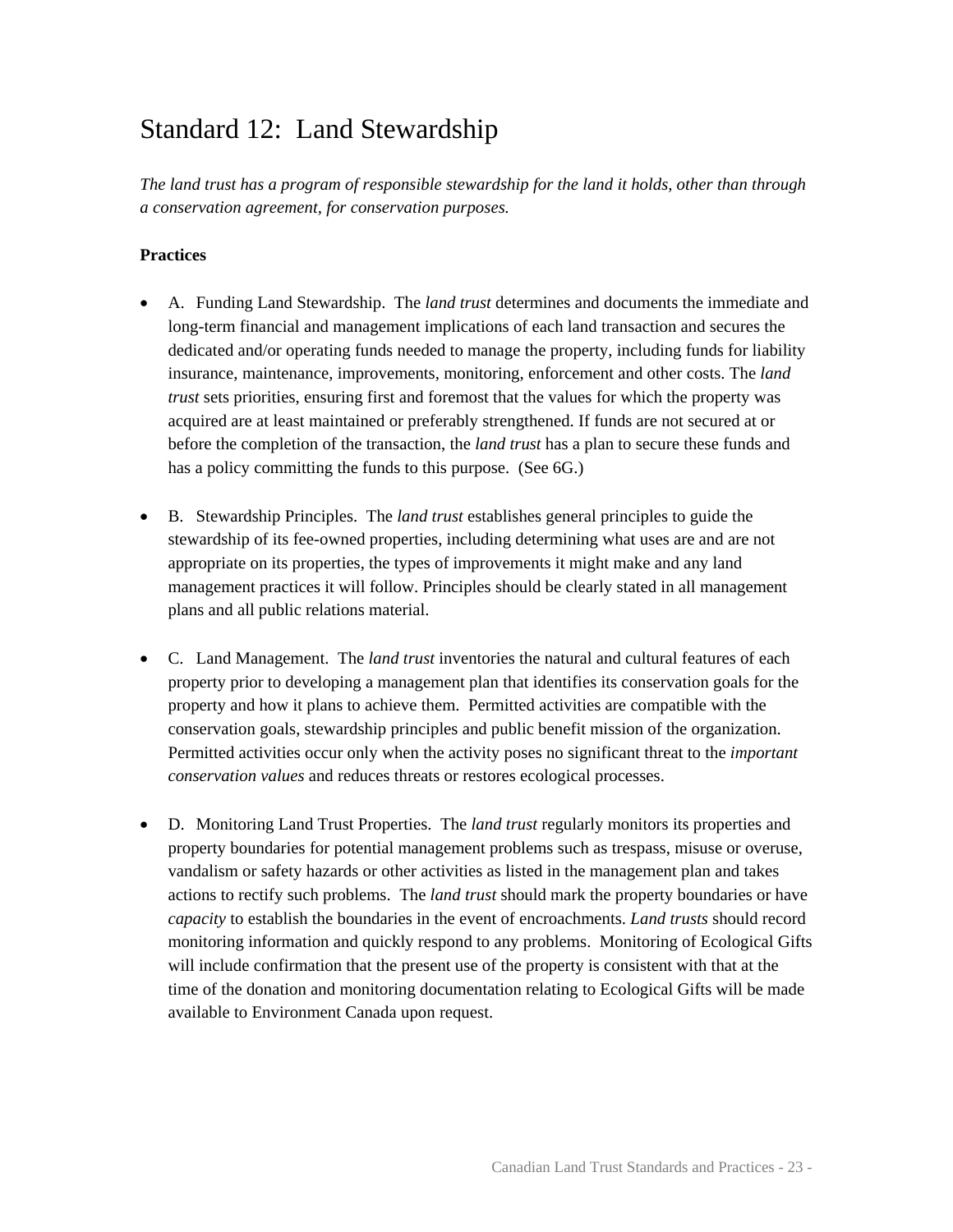- E. Land Stewardship Administration. The *land trust* performs administrative duties in a timely and responsible manner. This includes establishing policies and procedures, keeping essential records, filing forms, paying insurance, paying any taxes and/or securing appropriate tax exemptions, budgeting, and maintaining files. Staff and volunteers responsible for administrative duties and responsibilities will be adequately trained.
- F. Community Outreach. The *land trust* keeps neighbours and community leaders informed about its ownership and management of conservation properties.
- G. Contingency Backup. The *land trust* has a contingency plan for all its conservation land in the event the *land trust* ceases to exist or can no longer manage the property. To ensure that a contingency holder will accept the land, the *land trust* has complete and accurate files and stewardship funds available for transfer.
- H. Non-permanent Holdings. When a *land trust* holds fee land with the intention to sell or transfer the land, the *land trust* is open about its plans with the public and manages and maintains the property in a manner that retains the *land trust's* public credibility (see 8L). The ability to resell or transfer property should be explicitly identified within the *land trust's*  land securement policies. Before a property is sold and while the land is in the *land trust's*  ownership, it should be managed or maintained in such a way that liability risks are minimized and the *land trust's* credibility is maintained.
- I. Expropriation. The *land trust* is aware of the potential for expropriation, understands its rights and obligations under expropriation, and works diligently to prevent a net loss in conservation values. Donors should be made aware that expropriation is an action, which is beyond the *land trust*'*s* ability to control.